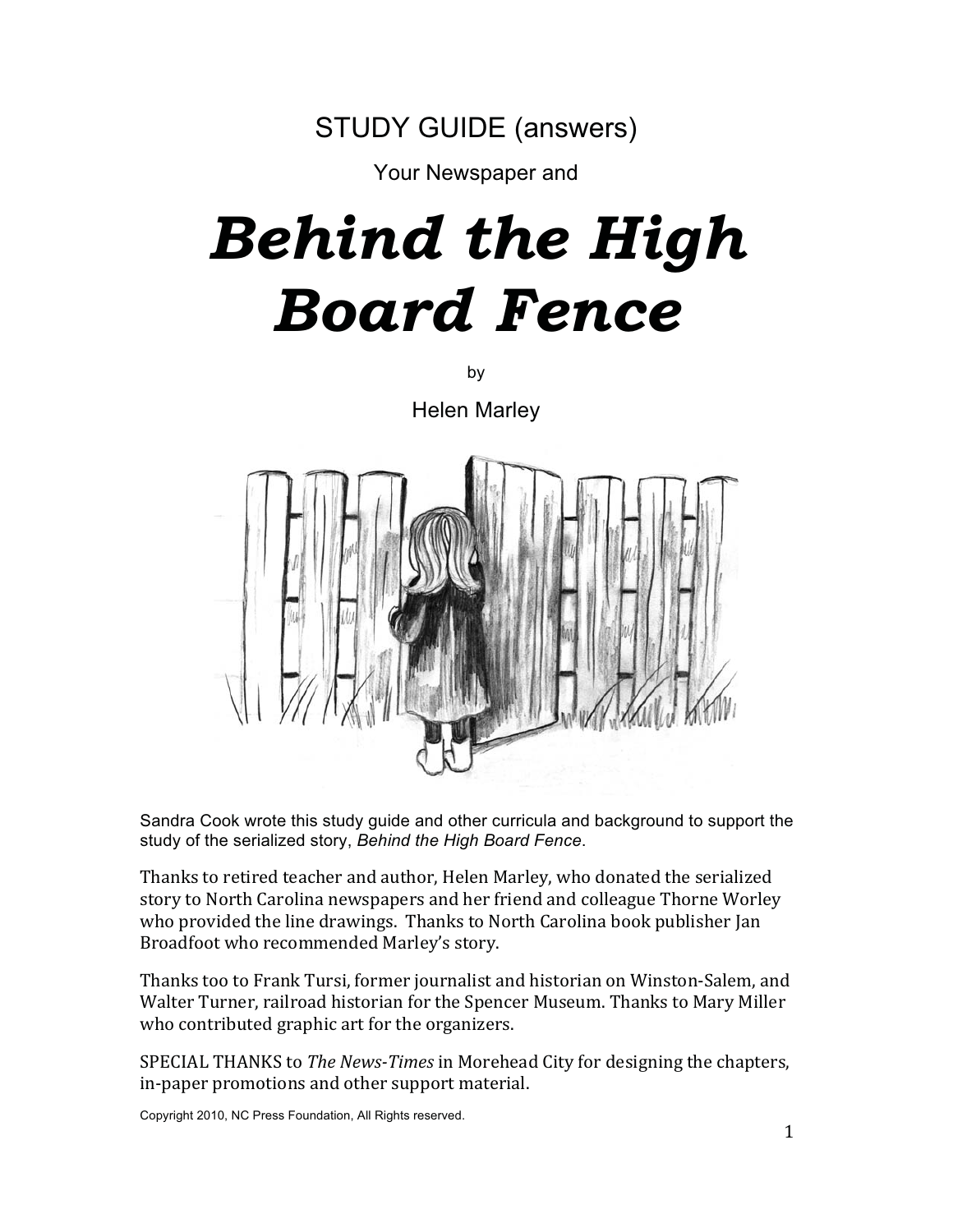# Behind the High Board Fence by Helen Marley

# **Study Guide, TEACHER'S VERSION-ANSWERS**

Below, you will find ANSWERS to many questions written for the 16 chapters in the serialized version of the book, Behind the High Board Fence.

The first activity for each chapter asks students to find the subject and verb in the chapter heading or title and then find the subject and verb in an interesting headline. Having readers consider subjects and verbs will reinforce teaching the basic components of sentences and the importance of using strong verbs to build sentences. Because students will choose different headlines, this TEACHER'S VERSION of the Study Guide only identifies the subject and verb for the chapter headings.

The remaining questions follow the outline for **Bloom's taxonomy, revised** and require critical thinking built on knowledge and understanding of the story. Upper level questions require students to choose and/or make personal connections. For those questions when students will respond differently and many answers are correct, this TEACHER'S VERSION does not provide answers.

Each series of questions ends with "Newspaper extensions" that integrate today's news with content and concepts in the story. Teachers will choose among the questions and newspaper activities and/or instruct students to choose which questions and activities to complete. Because the news content chosen by students will vary, teachers will work with students to generate acceptable, strong responses to the questions and activities that integrate news and information from outside the story.

The curricula include 27 graphic organizers. Teachers will choose and/or allow students to choose which graphic organizers to apply to the story. Each reader should complete the graphic organizer, "Growing and Changing," because it explains the author's approach, "Rather than telling a single story, Behind the High Board Fence offers several short stories that describe the people and events important to young Helen Sharp. Each story has its own resolution."

Some of Marley's short stories begin and end with one chapter, and others require additional chapters to resolve. Throughout, the book explores how Helen grows and changes; her growth and changes in her family and hometown tell the larger story.

Prepared by Sandra Cook, sandynie@unc.edu; (919) 843-5648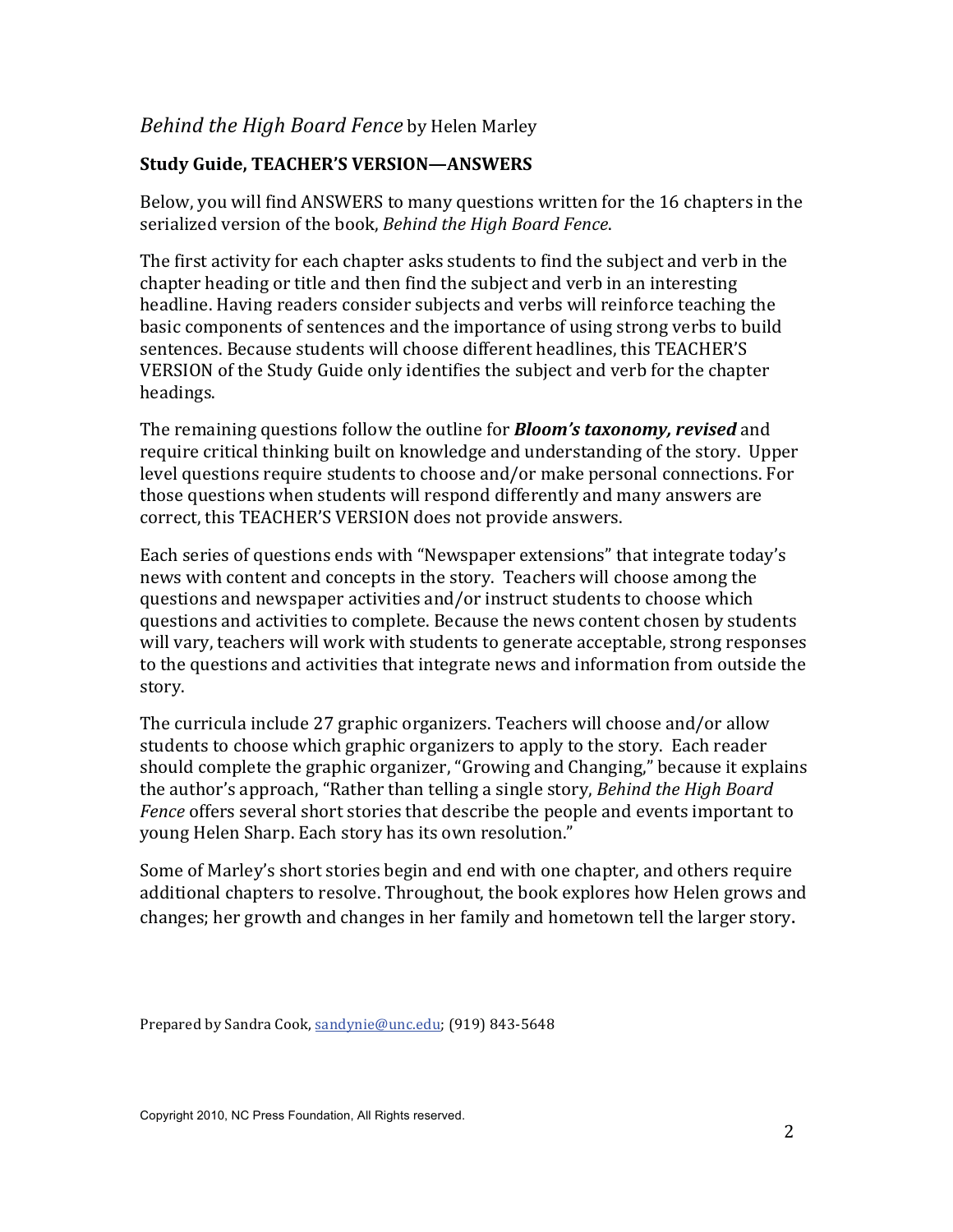## **CHAPTER ONE-The Sharps earn their way**

The title for each chapter in the story, Behind the High Board Fence, reads like a headline. Find the subject (Sharps, plural) and verb (earn, plural form) in the title for Chapter One. As most headlines do, the title uses the present-tense form of the verb.

Select a current news story that interests you. Underline the subject and circle the verb in the story's headline. Is the subject plural or singular? What is the tense of the verb? Think of other synonyms for the chosen verb and discuss whether any verb works as well as the one chosen by the newspaper's headline writer.

## **Remember**

- 1. The story is told from whose point of view? Who's the main character? Helen
- 2. Which members of the Sharp family are introduced in the story? Helen, Libby, Cal, Alan, Mother, Papa, Harry, Mabel, Moddy and Jack
- 3. How do members of the Sharp family earn a living? Cal sells newspapers. Papa ran a grocery business. Mother worked as a tailor. Harry worked at the downtown YMCA Mabel worked at a department store The family kept boarders
- 4. Why are the Early sisters called "Early Birds?" They seemed to chirp and cluck as they talked.

# **Understand**

- 1. Summarize what you learn about Helen in this chapter. Helen is nine years old and walks to and from school with her brother, Cal, and sister, Libby. Even though she finds Cal exciting and likes to be included in his plans, Helen ignores his urgings to hurry home. She creates her own fun, unfastening her shoes and skipping home at her own pace. Helen and Cal share responsibility for washing the family's dishes, but Cal leaves Helen with the job when he and his friend loe come up with something special to do. Helen tells her mom that Cal and Joe have plans for the coming day, and Mother says Helen won't be left out.
- 2. Summarize what you learn about Cal in this chapter. Cal's "high-spirited," "mischievous" and energetic. He plays and wins at games such as marbles and plans adventures with his friend Joe. He moves in a hurry and shows impatience when Helen does not do as he said; she does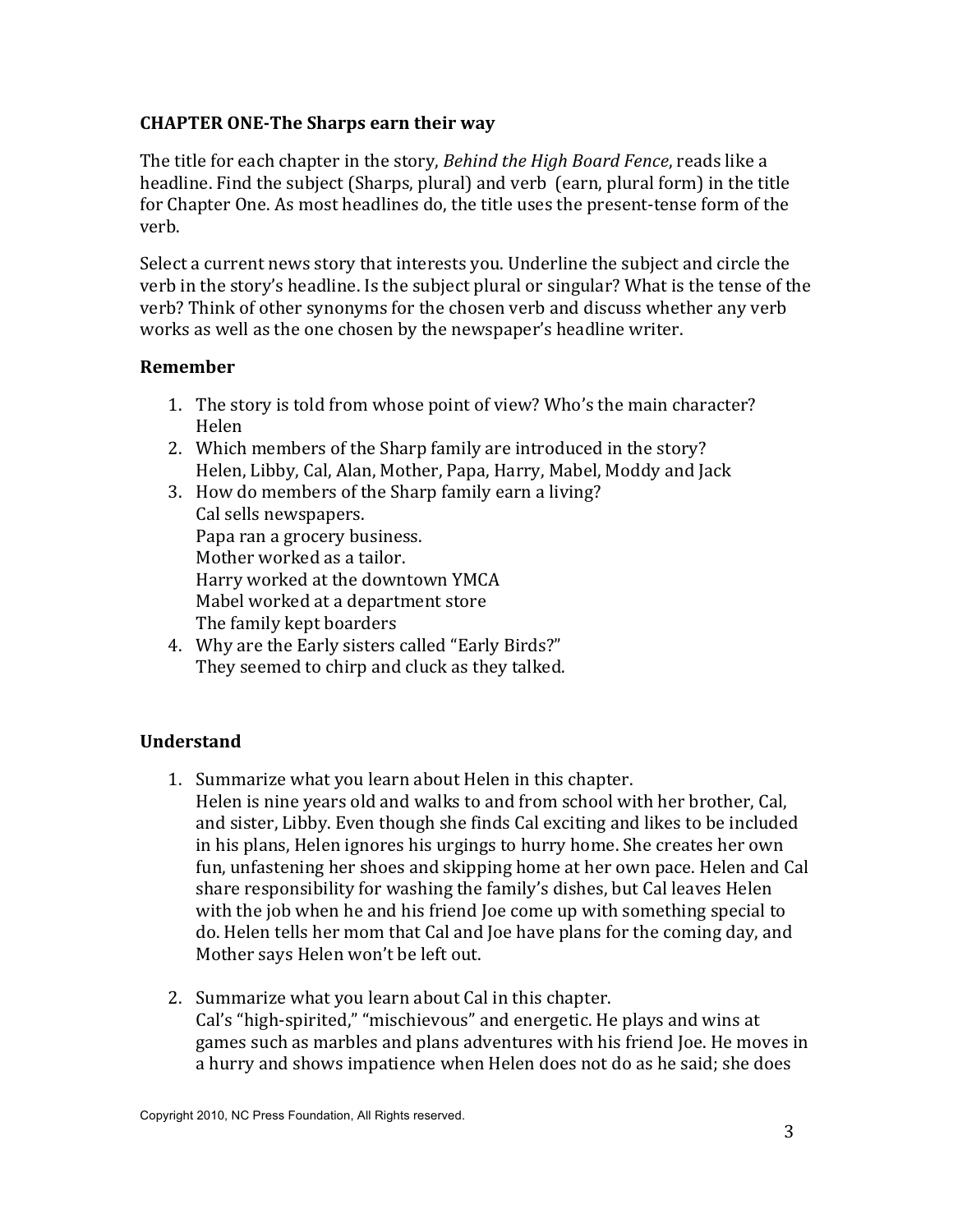not get home to wash the dishes as he told her to, and he neither asks for permission nor hesitates to leave her alone with the task of washing the dishes

# **Apply**

Draw Helen based on what you learn about her appearance in this chapter.

## Analyze

1. What does Cal do to demonstrate that he is "high-spirited" and "mischievous?"

He plays and wins at games such as marbles and would play for keeps if Mother would let him. He tells Helen what he wants her to do and leaves her to do the work alone when she doesn't hurry as he told her to. He bounds off the porch at Joe's whistle.

- 2. Describe Helen's personality. How is she similar to and different from Cal? She enjoys fun too. She loosens her clothes and skips home, despite Cal's demands. She's intrigued by Cal and likes to be included in his adventures and expresses disappointment when she's left out.
- 3. How does the way Helen dresses compare with the way a nine- or ten-year old girl dresses today? Helen wears long stockings, high-top shoes and shirtwaist. A young girl would wear short socks or no socks at all. Shoes would be easy to get off and on; they might wear sneakers, flip-flops or other types of shoes and not a long skirt. Choice of dress today would be affected by season and culture (religion and other).
- 4. How do the ways Helen and Cal play compare with ways young people play today?

Marbles, counting buttons are not common entertainment for children today. Jack pushes the peddle of the sewing machine. In any time, children like to play alongside their parents.

## Evaluate

- 1. How do you respond to Helen?
- 2. Do you agree that Cal is "high-spirited?"
- 3. How do you think Cal will respond to having Helen join him and his friend for the next day's adventure?

## **Create**

1. Predict the trouble referred to at the end of the chapter.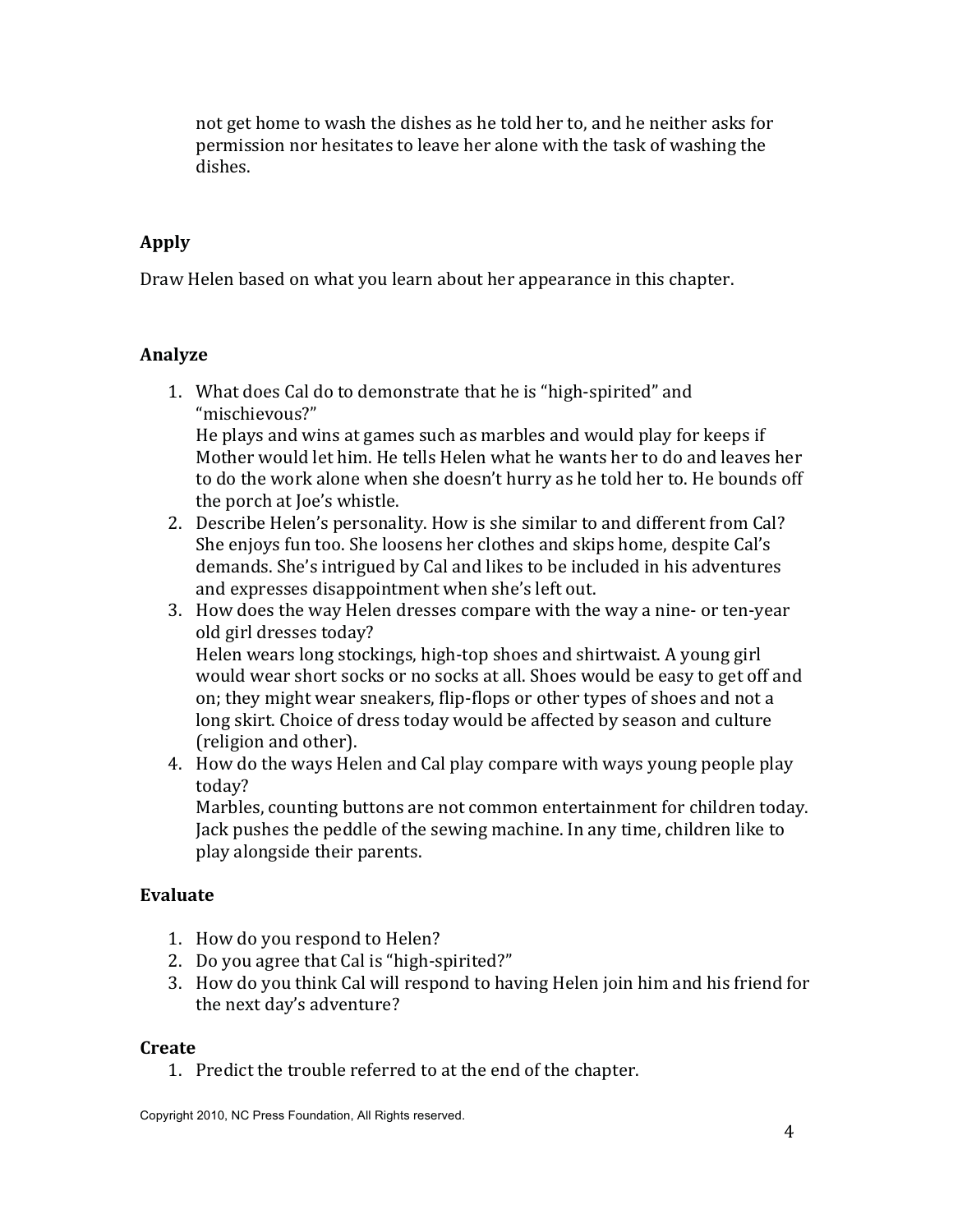2. Invent or choose a game or fun activity you'd recommend to Helen, Cal and/ or their siblings. With words and illustrations, explain "how to" play the game.

#### **Newspaper extensions:**

1. In a comic strip published in print or in a replica or e-Edition, identify the main character and supporting characters.

2. In a feature story or profile published in print or an e-Edition or on a website, identify the person on which the story turns. Identify others in the story and describe their relationship to the person who's the subject of the story.

3. Describe what you learn about someone from a photo found in print, e-Edition or website. What more do you learn from the cutline (sometimes referred to as caption)? What more do you learn from the story? Summarize what you learn from each source and evaluate each as a source of information. Which provides the most information? Which provides the most useful information? Note: On a newspaper's website, look for video about someone. What more do you learn about the person from the video?

4. Choose people from the newspaper (print, e-Edition or web edition) to represent Helen and different members of her family based on what you learn about them through the story.

5. In the news, sports, comics, ads or other, select people whose personalities remind you of Helen's and Cal's.

6. From ads in newspapers, choose clothes that Helen and Cal might wear if they lived today.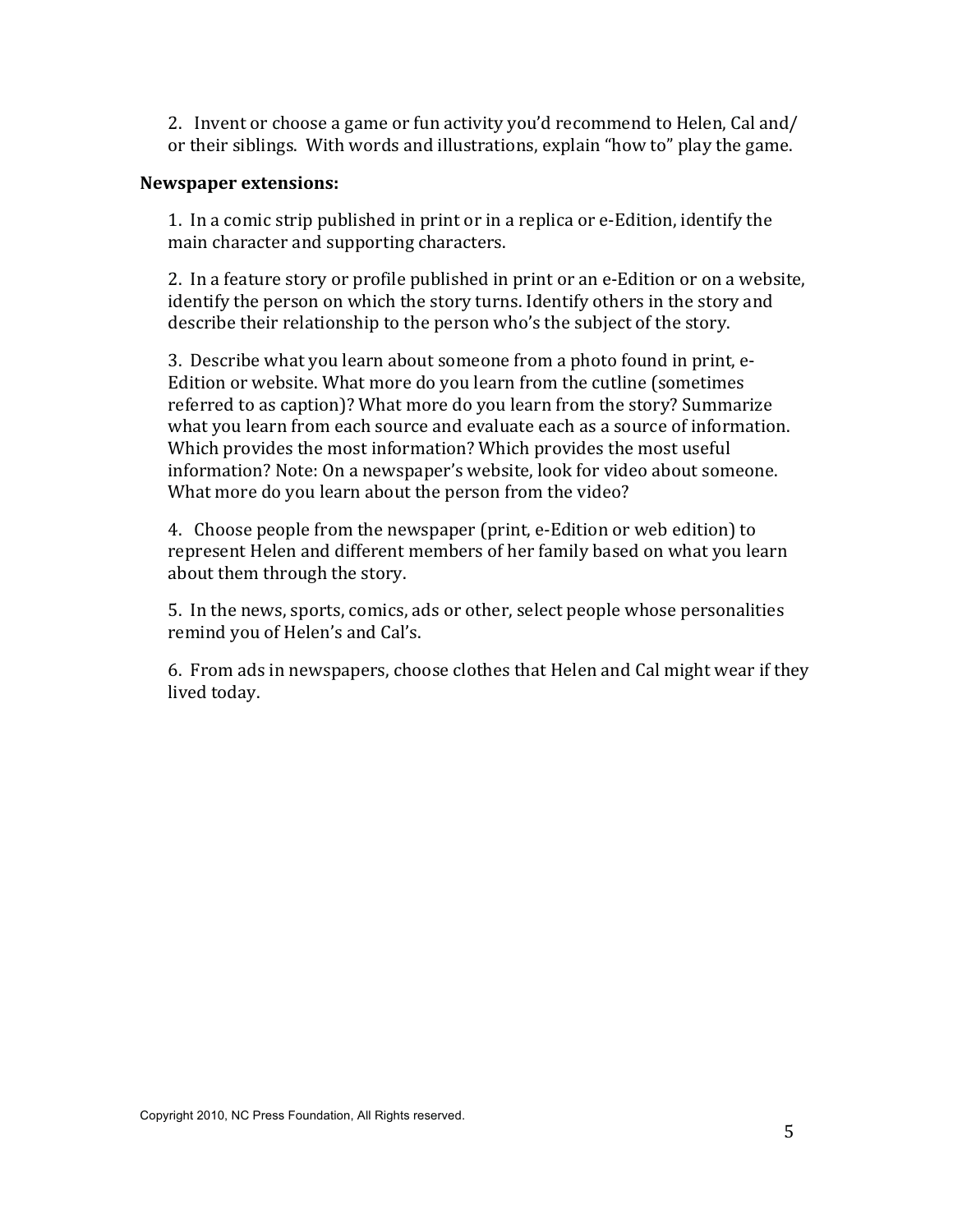## **CHAPTER TWO-Cal and Joe sell newspapers**

The title for each chapter in the story, Behind the High Board Fence, reads like a headline. Find the subject (Cal and Joe, compound) and verb (sell, plural form) in the title for Chapter Two. As most headlines, the title uses the present-tense form of the verh.

Select a current news story that interests you. Underline the subject and circle the verb in the story's headline. Is the subject plural or singular? What is the tense of the verb? Think of other synonyms for the chosen verb and discuss whether any verb works as well as the one chosen by the newspaper's headline writer.

## **Remember**

1. How does Saturday morning differ from other mornings?

Mother does not set out a dishpan of soapy water to wash her children's hands, faces and ears before they go to school.

2. List the means of transportation mentioned in the story.

Walking, train, horses, wagons and carriages are mentioned.

3. What does Cal say will upset his father about what he and Joe did?

Papa will be furious if he learns that Cal and Joe interfered with a man's earning his money.

## **Understand**

1. What does Cal tell Joe about Helen's going with them? What does that tell you about Helen's and Cal's relationship? Cal tells Joe that Helen won't cause any trouble because she doesn't want to be left behind, and Helen acknowledges that she wants to be included. Helen tries to fit into Cal's plans, so she will be part of the fun and excitement that he creates. She gravitates to Cal.

2. What do you conclude about Papa from what you learn in this chapter?

Papa knows how much people depend on income from their work, and he expects his family to respect others' rights.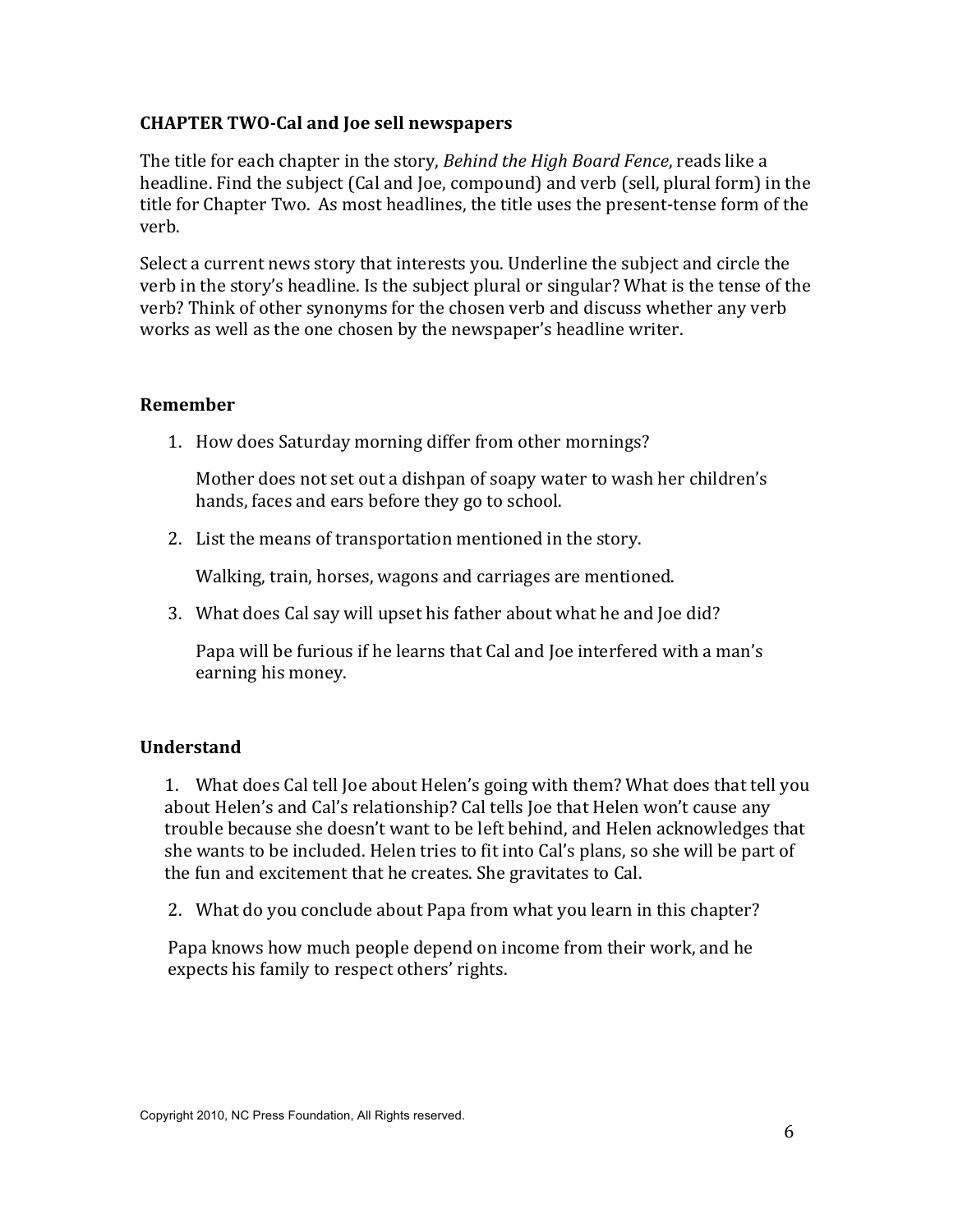# **Apply**

Write what you think Helen says about the adventure knowing she leaves out details that will get Cal into trouble with their parents.

# **Analyze**

- 1. How do your Saturday mornings compare with Helen's?
- 2. Compare the way news is sold in the story with all the ways it's delivered and sold today.

The story refers to print newspapers. Today, newspapers deliver in print, replica and on websites. TV, radio, Internet, magazines, phones—all deliver news.

# Evaluate

1. What do you think about Joe's and Cal's selling newspapers on the train?

2. What do you think Cal tells his father? If you were Cal, what would tell your parent?

## **Create**

1. Compose a letter of apology that Cal and Joe might offer the man whose sales were affected.

2. Compose a letter to Papa disclosing what Cal did and how he hopes to make amends.

- 1. In current newspapers, find references to means of transportation used today. How are these similar to or different from those in Winston-Salem during early 20<sup>th</sup> century when Helen lived?
- 2. Find examples of parent/child and brother/sister relationships in newspapers and describe what's happening that typifies the relationships. Be sure to search the comics if your newspaper publishes comics.
- 3. In your newspaper, identify an advice columnist. Pretend you're Cal and write a letter to an advice columnist explaining what you did and asking advice on what to do—whether to explain to Papa and whether to apologize to anyone affected by boarding the train to sell newspapers.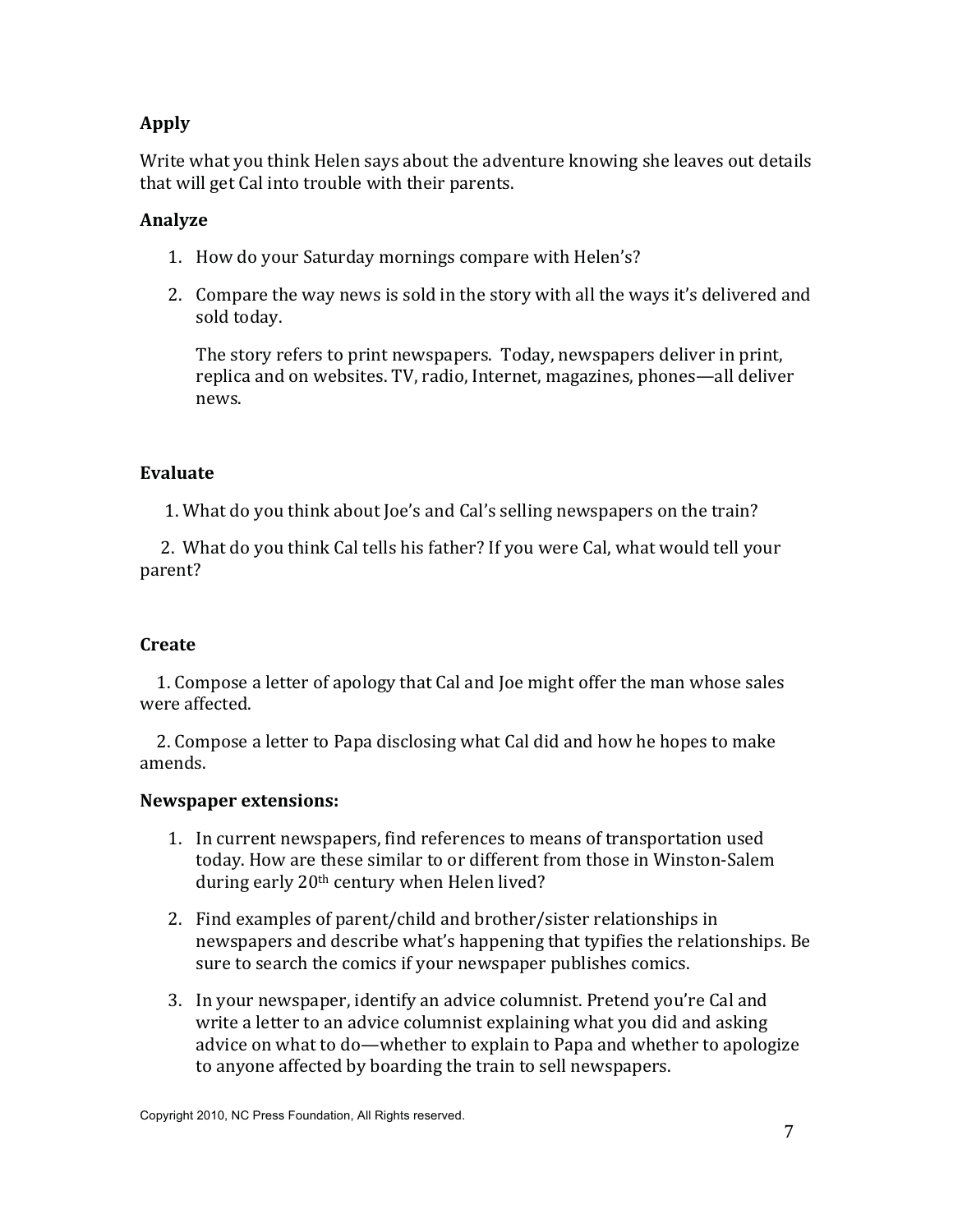#### **CHAPTER THREE-Helen steps out**

The title for each chapter in the story, *Behind the High Board Fence*, reads like a headline. Find the subject (Helen, singular) and verb (steps out, singular form) in the title for Chapter Three. As most headlines, the title uses the present-tense form of the verb.

Select a current news story that interests you. Underline the subject and circle the verb in the story's headline. Is the subject plural or singular? What is the tense of the verb? Think of other synonyms for the chosen verb and discuss whether any verb works as well as the one chosen by the newspaper's headline writer.

#### **Remember**

1. Why did Helen go to the barn?

Mother asked Helen to get her brothers from the barn, so they could wash up before supper.

2. What's a squab? In the Sharp family, who cares for the squab? For what purpose?

A squab is a young pigeon. Cal and Alan take care of the young pigeons and sell them as food to the Francis Hotel

3. Who's Maude? What does she do?

Maude is the family's horse, used to pull its carriage or wagon.

## **Understand**

Compare and/or contrast Alan and Cal. What can you infer about Cal's relationship with his brother, Alan, from this chapter?

Alan's more serious. He knows that Cal's mischievous, that he dares his sister (and others) and Helen often takes Cal's dares. Knowing Helen listens to Cal, Alan warns hoth Cal and Helen.

## **Apply**

Sketch the barn and surroundings. To make your drawings more realistic, conduct research in books and on the Internet.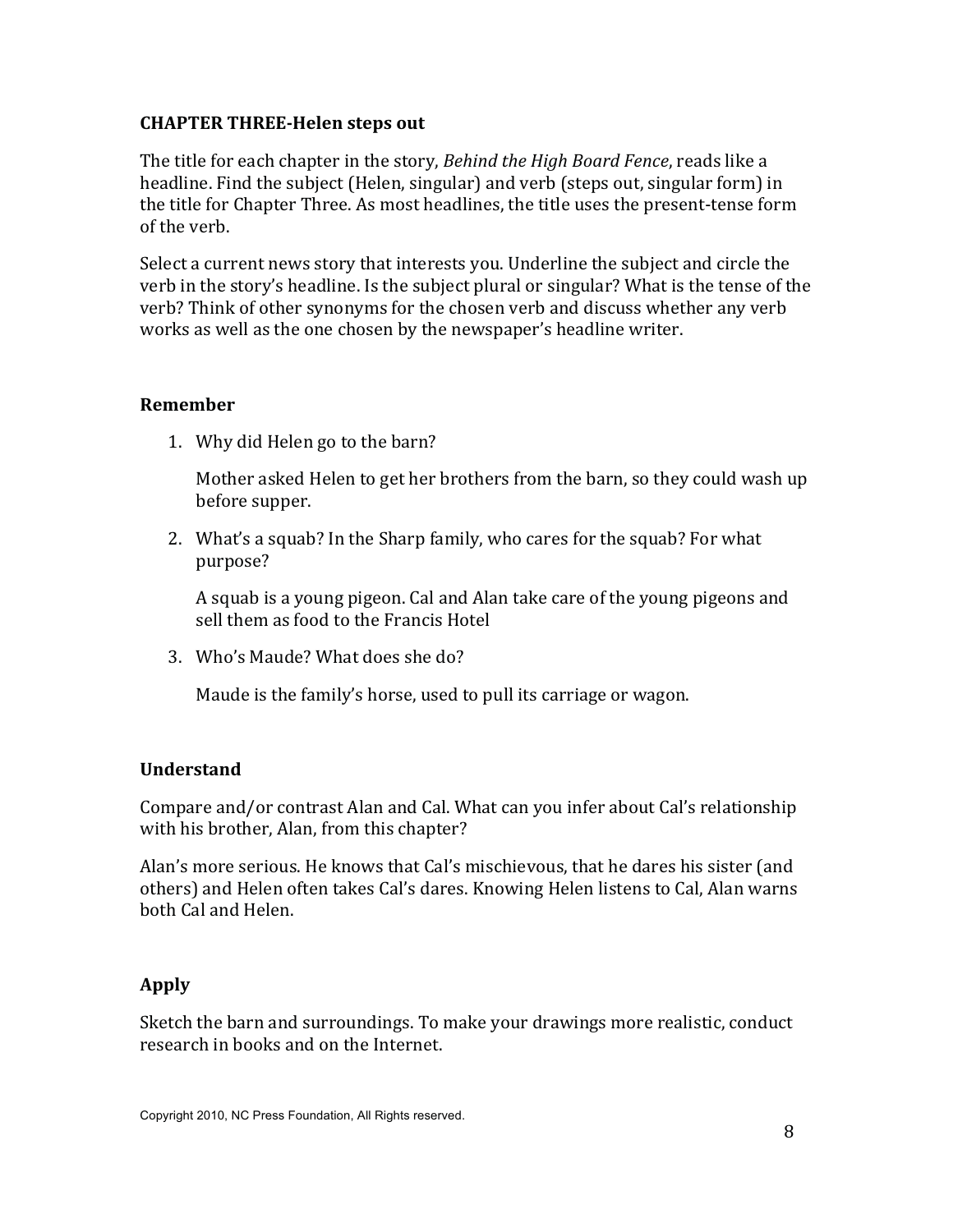## Analyze

1. Read all references to Cal in the chapter. Does anything concern you about his physical health?

Cal coughs.

2. What do you think "something far worse than punishment" refers to? How might this relate to Cal's physical health? Do you think the author intends this reference as foreshadowing?

# **Evaluate**

- 1. Why do you think Helen jumped? Do you consider her foolhardy or courageous? Would you have jumped? Why or why not?
- 2. Have vou ever been challenged or dared to do something that's self-<br>2. Have vou ever been challenged or dared to do something that's self- $\alpha$  destructive? How did you respond to the dare? Did you regret what you did?
- 3. Have vou ever dared someone to do something that vou knew might hurt  $that$  person? What happened?
- 4. If you were Papa, how would you punish Cal?
- 5. How and/or why do you think Cal escaped punishment?

# Create

Act out the scene in the barn. Assign someone to be Cal. Alan and Helen. Use an umbrella as a prop. What else might you use to dramatize the sequence of events?

# **Newspaper extensions:**

1. Consider actions reported in newspapers and rate them on a scale with one as foolhardy and ten as courageous.

| 1 (foolhardy) | 10 (courageous) |
|---------------|-----------------|
|               |                 |

- 2. Assign parts and act out a favorite comic strip.
- 3. Select a news story that contains direct and indirect quotes (paraphrasing). and come up with questions that a reporter might ask the person or persons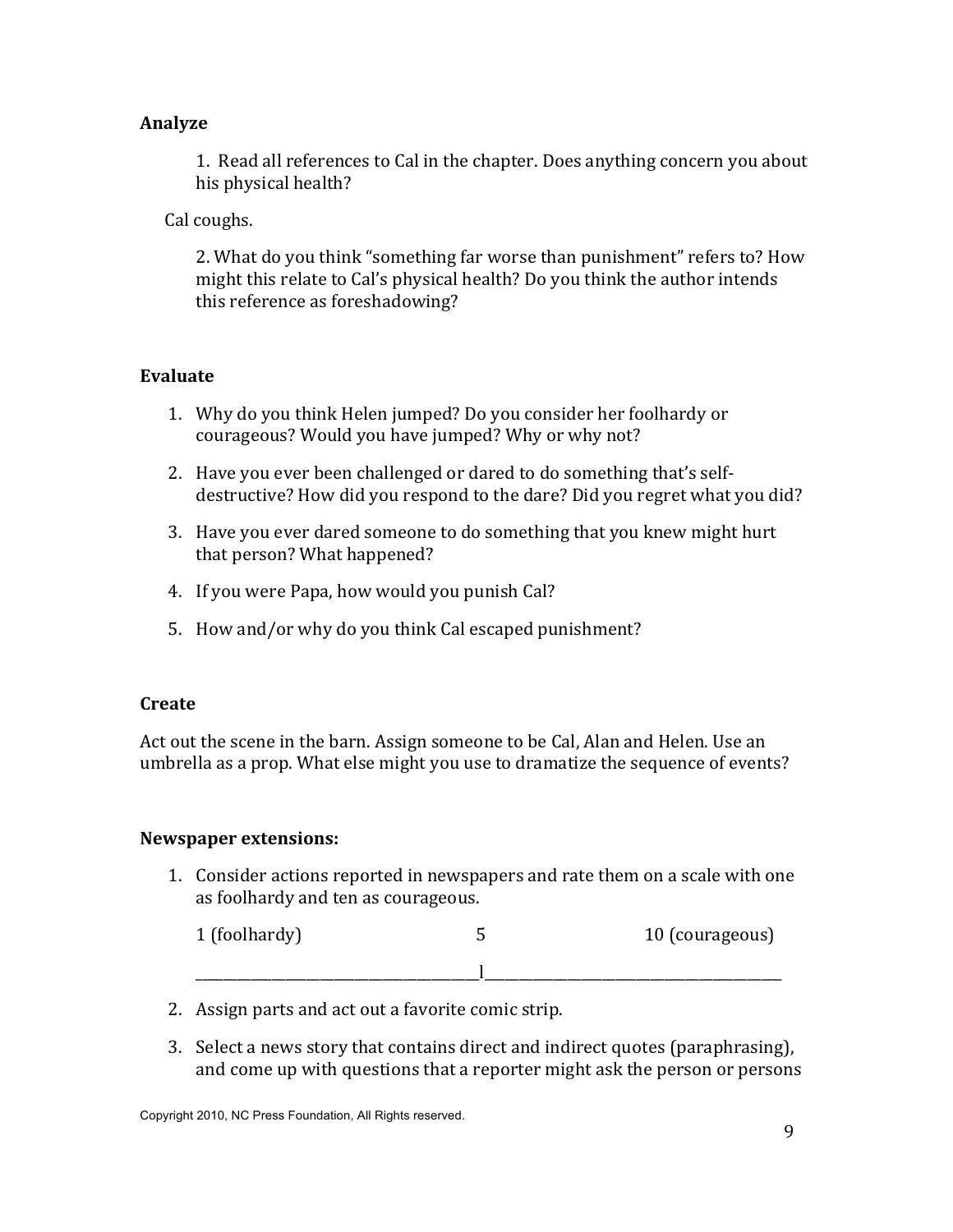to obtain the quotes. Act out the interview, assigning someone to be the interviewer and others to be interviewed (subjects).

4. In the news, find people who face consequences (positive, negative or neither). Who are punished, rewarded or neither for their actions? Explain what and why you consider certain actions negative consequences or punishments, positive consequences or rewards or neither. Which do you consider the worst or best examples and which will have effects in the longterm?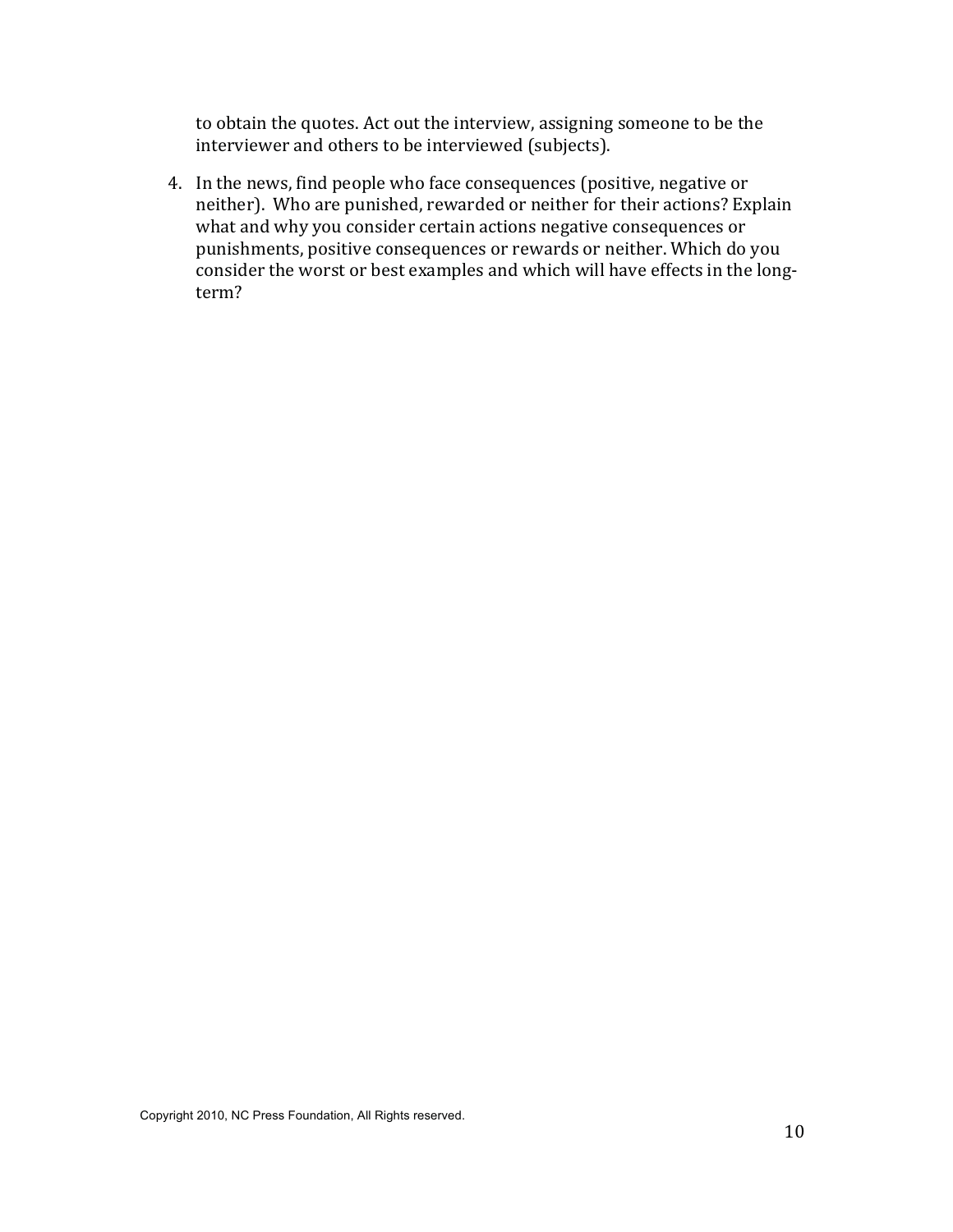## **CHAPTER FOUR-Red paper reads 'quarantine'**

The title for each chapter in the story, Behind the High Board Fence, reads like a headline. Find the subject (paper, singular) and verb (reads, singular form) in the title for Chapter Four. As most headlines, the title uses the present-tense form of the verh.

Select a current news story that interests you. Underline the subject and circle the verb in the story's headline. Is the subject plural or singular? What is the tense of the verb? Think of other synonyms for the chosen verb and discuss whether any verb works as well as the one chosen by the newspaper's headline writer.

## **Remember**

1. What does "quarantine" mean?

The sign tells anyone who sees it not to enter the house, school or dwelling.

2. Why is the sign "quarantine" posted on the Sharps' house?

Cal has diphtheria.

## **Understand**

1. Identify words that capture the mood in the Sharps' house, in this chapter.

Verbs-whispered, sighed, barked

Other-afraid, terrible, wondering, wrong, scared, frantic, bad, worse, tired

2. What do you learn about diphtheria and ways it is treated then?

Mother started a fire in order to heat kettle and release steam. Mother trapped the steam in a homemade tent she constructed with a sheet draped over two chairs and directed steam toward Cal.

The doctor's wife directed Mother to apply mustard plaster to Cal's neck and chest.

# Apply

What was Mother's response to Cal's illness? Classify Mother's feelings and actions. Underline anything on which you make inferences.

She was frantic trying to find effective ways of treating him. She focused only on Cal, trying to calm and soothe him.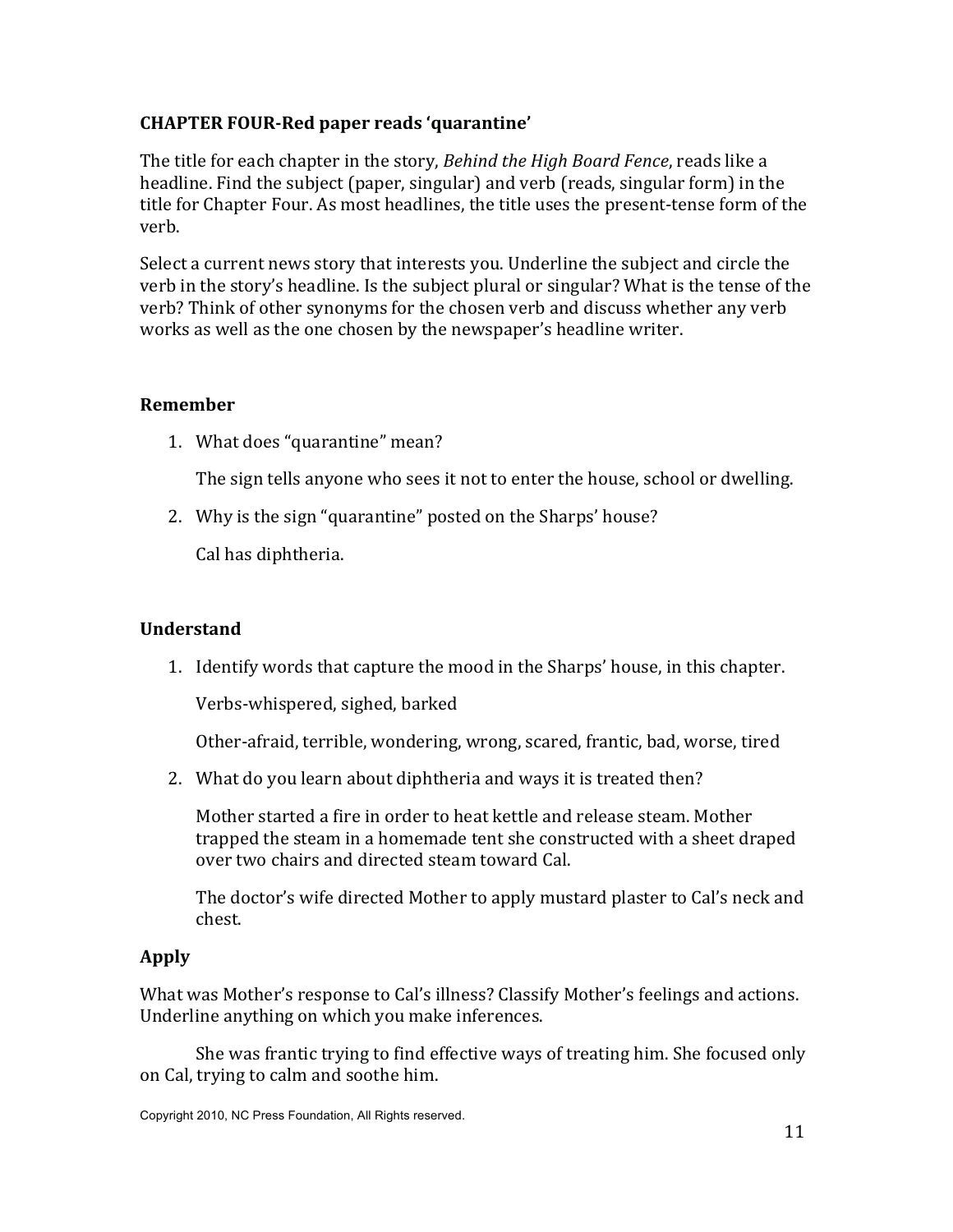Mother had not sent her other children to school and had not explained why (actions). Mother started a fire, moved Cal next to the stove (actions). She barked when Helen asked a question (action that betrays her desperation). Mother talked only to Cal (actions that show her concern).

When she called doctor (actions), she rested her head on her arm (feeling weary) and spoke (actions) in a frantic voice (feelings). She followed Mrs. Fearrington's orders (feelings of gratitude for help). Throughout, Mother thought siblings should keep their distance, not distract her.

#### Evaluate

1. What questions do you have about the disease based on the chapter?

2. What questions do you want and expect the author to answer in the next  $chapters(s)?$ 

#### **Create**

- 1. Based on what you learn from the story and from research you conduct on the disease, if you were a research or inventor, what would try to develop as treatment for the disease? To prevent the disease? To prevent the spread of the disease?
- 2. Reread the end of the chapter. Predict what Helen sees that worries her.

- 1. Select unfamiliar and/or interesting words in current news stories. Guess at the words' meanings based on their use in the stories. Search e-Editions and Web editions for the words. Find uses of the words that are similar to and different from their uses in current news reports.
- 2. Type "quarantine" into search engines on e-Editions and Web editions. Identify and describe recent illnesses or other situations that led to quarantines. Answer questions: Who was quarantined? Where? When? Why? For how long?
- 3. Choose one or more people featured in news and other newspaper content (comics, sports, movies, etc.). Classify feelings and actions and make inferences about how they interact.
- 4. In print and electronic editions of newspapers, using current and past issues, find out what you can about ways used to treat, prevent or prevent the spread of a given disease. Choose a disease that interests or concerns you. Identify any researchers or inventors and describe any motivations that you read about or infer.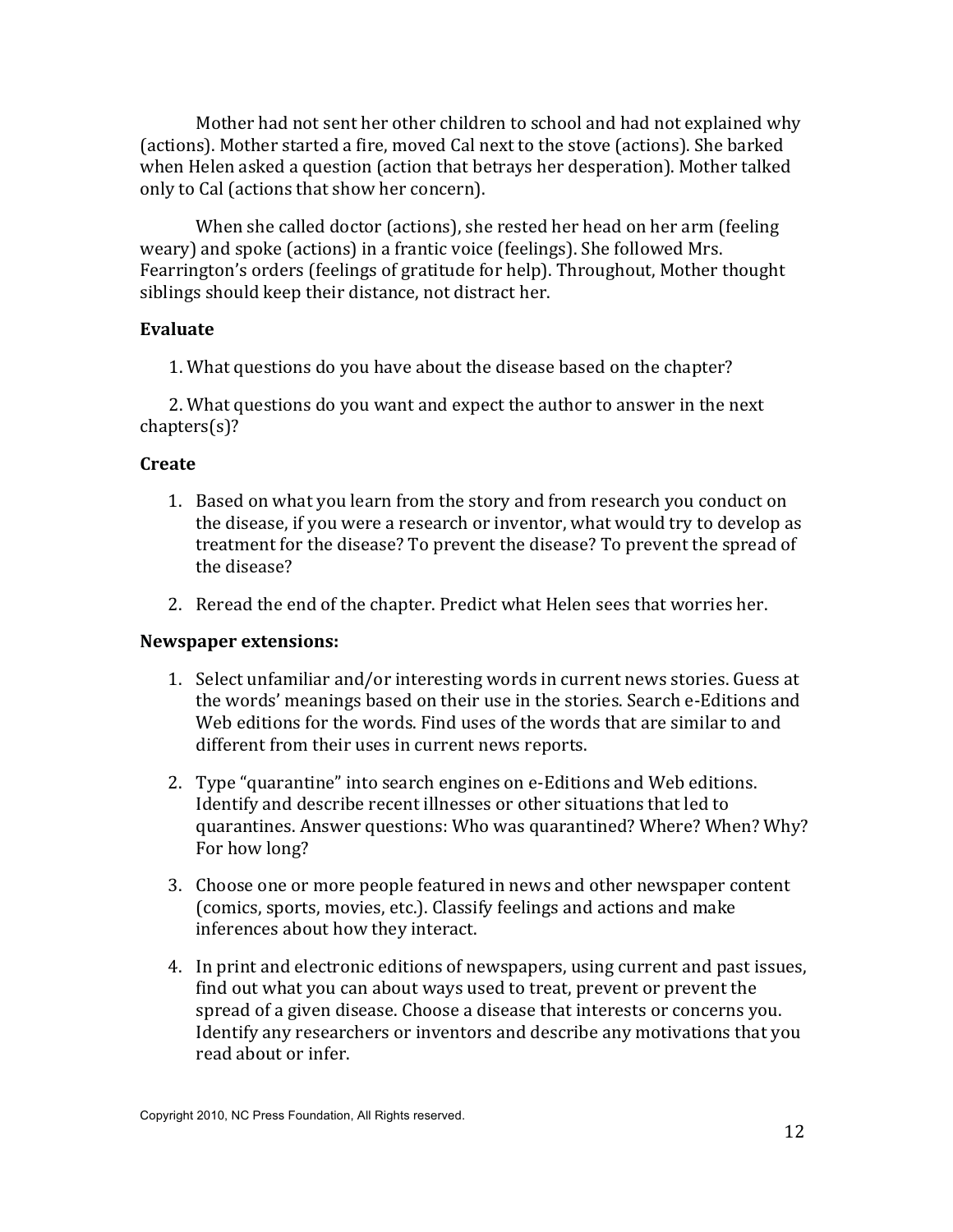## **CHAPTER FIVE-Cal breathes**

The title for each chapter in the story, Behind the High Board Fence, reads like a headline. Find the subject (Cal, singular) and verb (breathes, singular form) in the title for Chapter Five. As most headlines, the title uses the present-tense form of the verb.

Select a current news story that interests you. Underline the subject and circle the verb in the story's headline. Is the subject plural or singular? What is the tense of the verb? Think of other synonyms for the chosen verb and discuss whether any verb works as well as the one chosen by the newspaper's headline writer.

## **Remember**

1. What worries Dr. Fearrington about Cal?

Dr. Fearrington worries that Cal is having a hard time breathing and his air might be cut off.

2. What does Dr. Fearrington think will help Cal?

A young doctor in town has learned a method of holding the throat open, so that air can get through.

3. What did the second doctor do that saved Cal's life?

The doctor held Cal's head back until his throat was straight, and slipped a rubber tube down his windpipe to allow air to get through.

# **Understand**

1. What similes or comparisons does the author use to describe Mother's and Papa's postures as they listen to Dr. Fearrington?

They were frozen like two statues. Mother bent over like Mary leaning over the manger.

2. What's the biblical reference? What's the meaning and significance of the reference? Mother's bending over Cal like Mary leaning over the manger refers to the birth of Jesus described in the Christian New Testament. Mary is Jesus' mother. She bent over him, as Mother bent over Cal, motivated by love and concern.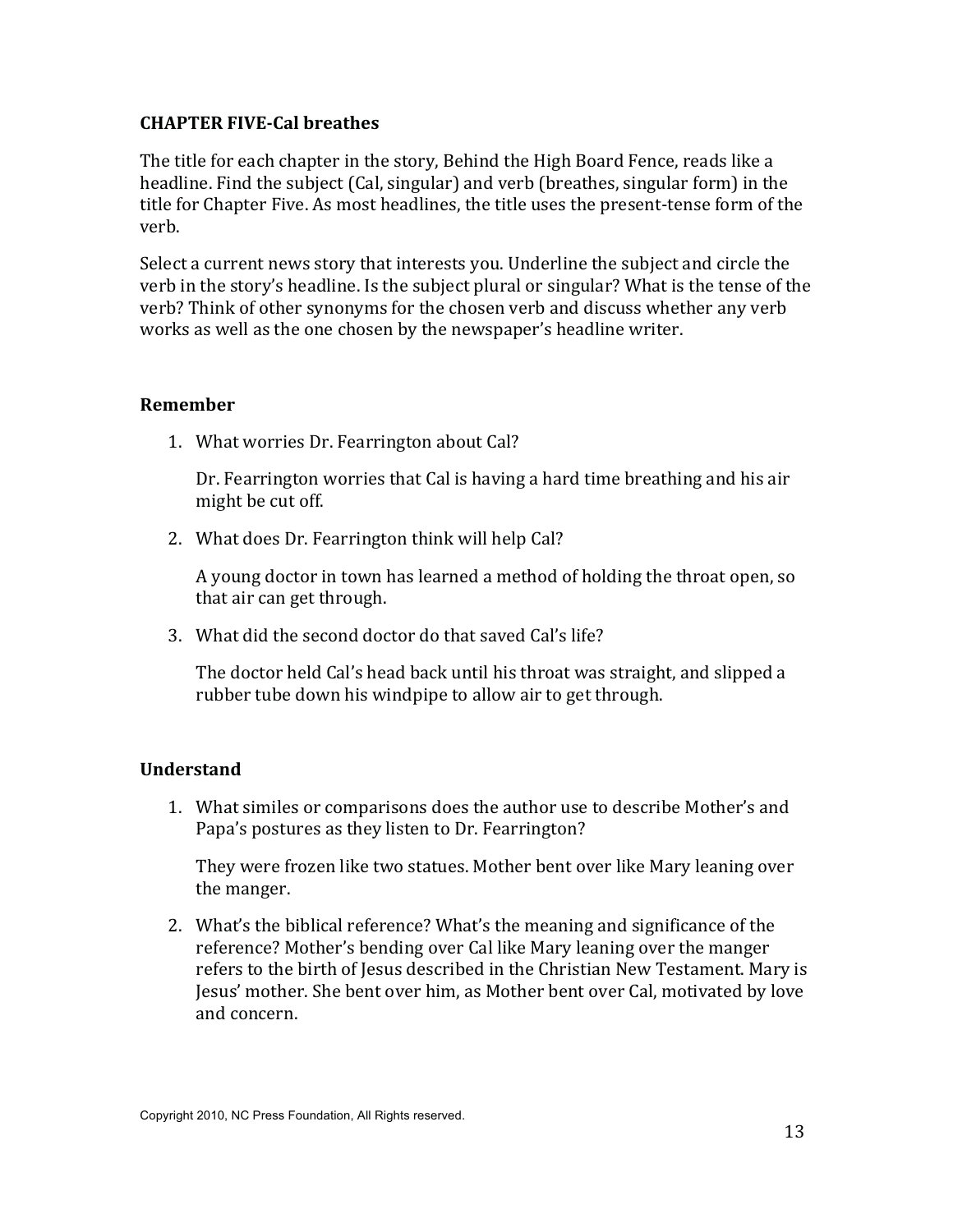## **Apply**

Sketch a scene from the chapter, such as the parents' talking to Dr. Fearrington or the brothers' and sisters' waiting on the stairs.

#### **Analyze**

1. Contrast Mother's and Papa's moods at the beginning and end of the chapter.

In the beginning, Mother and Papa are frozen, paralyzed by worry. At the end, they are interacting, smiling and talking. Papa puts his arm around Mother; he smiles, and she tells the other children that she's confident Cal will get well.

2. In the order they occur, record key events and classify them as ups, down or neither.

Speak to Dr. Fearrington about worsening condition (-)

Hear about new doctor with treatment for disease  $(+)$ 

Move Helen up the stairs; explain to children that parents cannot worry about other children (Mabel) neither or -

Think about Cal during the night, neither

Hear doctors return, neither or +

Share that Cal will get better (Mother)  $(+)$ 

Explain what the doctor did to help Cal breathe (Mother)  $(+)$ 

#### Evaluate

How did you respond emotionally to the ups and downs in this chapter? Did you give up hope or maintain hope that Cal would recover?

#### Create

Devise a plan for dealing with diphtheria based on what you learn in the chapters that deal with the illness. What should be an individual's response? A family's response? A school's or public's response? A physician's response?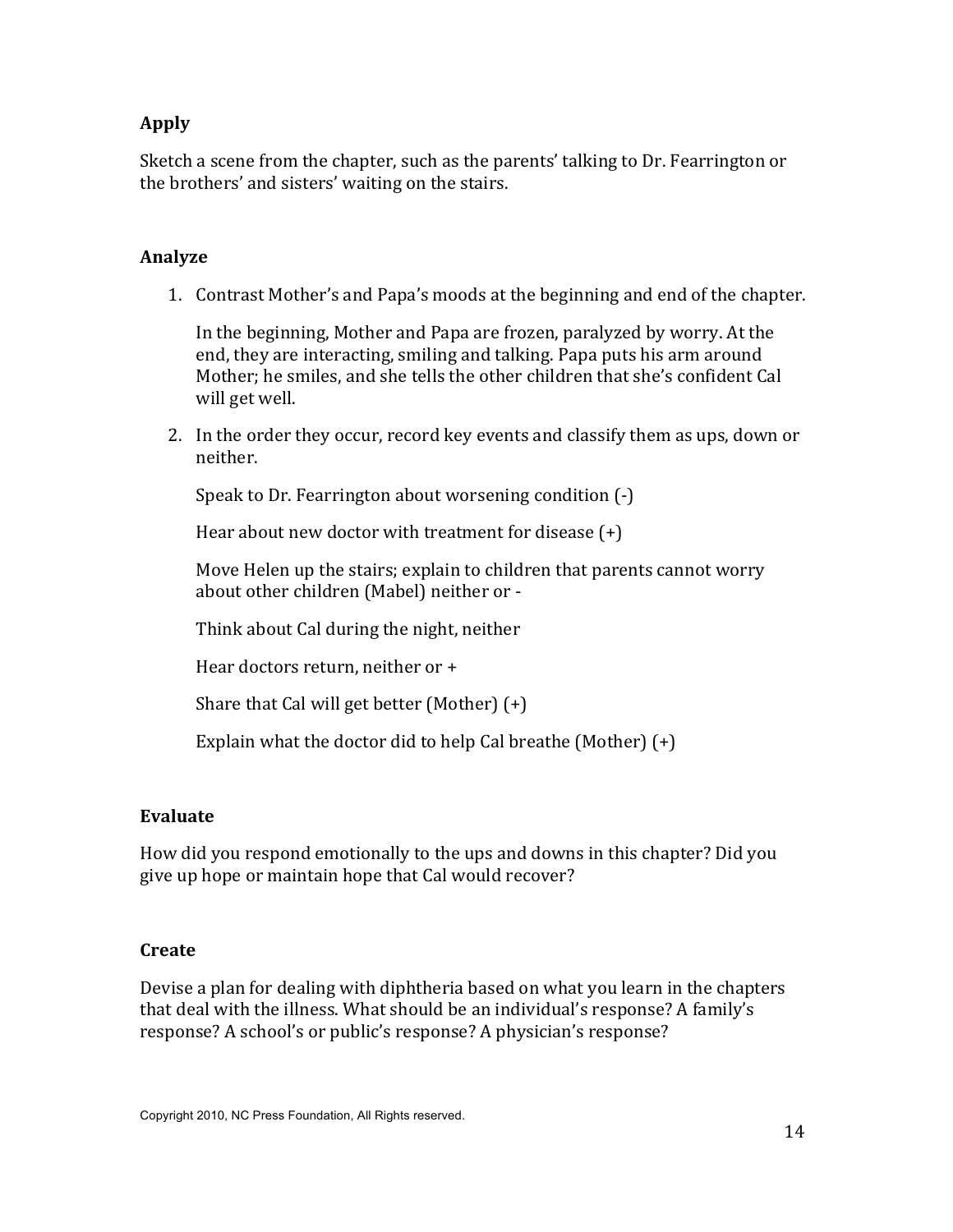- 1. Follow a story using current and archived editions of newspapers. In the order they occur, classify events as ups, downs and neither and describe their impact on you.
- 2. Classify news in print and electronic editions as good news (ups), bad news (downs) or neither. From whose perspective? Where you considering the news from your perspective or the perspective of someone in the story?
- 3. Choose words that describe mood, such as relaxed, tense, happy, sad, surprised, anxious, angry or others. Choose words from all parts of print and/or online editions that you associate with specific moods. Do you associate some words with more than one mood?
- 4. Locate action plans published in newspapers, either current or online editions. Do the plans deal with fires, floods, diseases, accidents, adverse weather conditions or other? What's your responsibility, as an individual?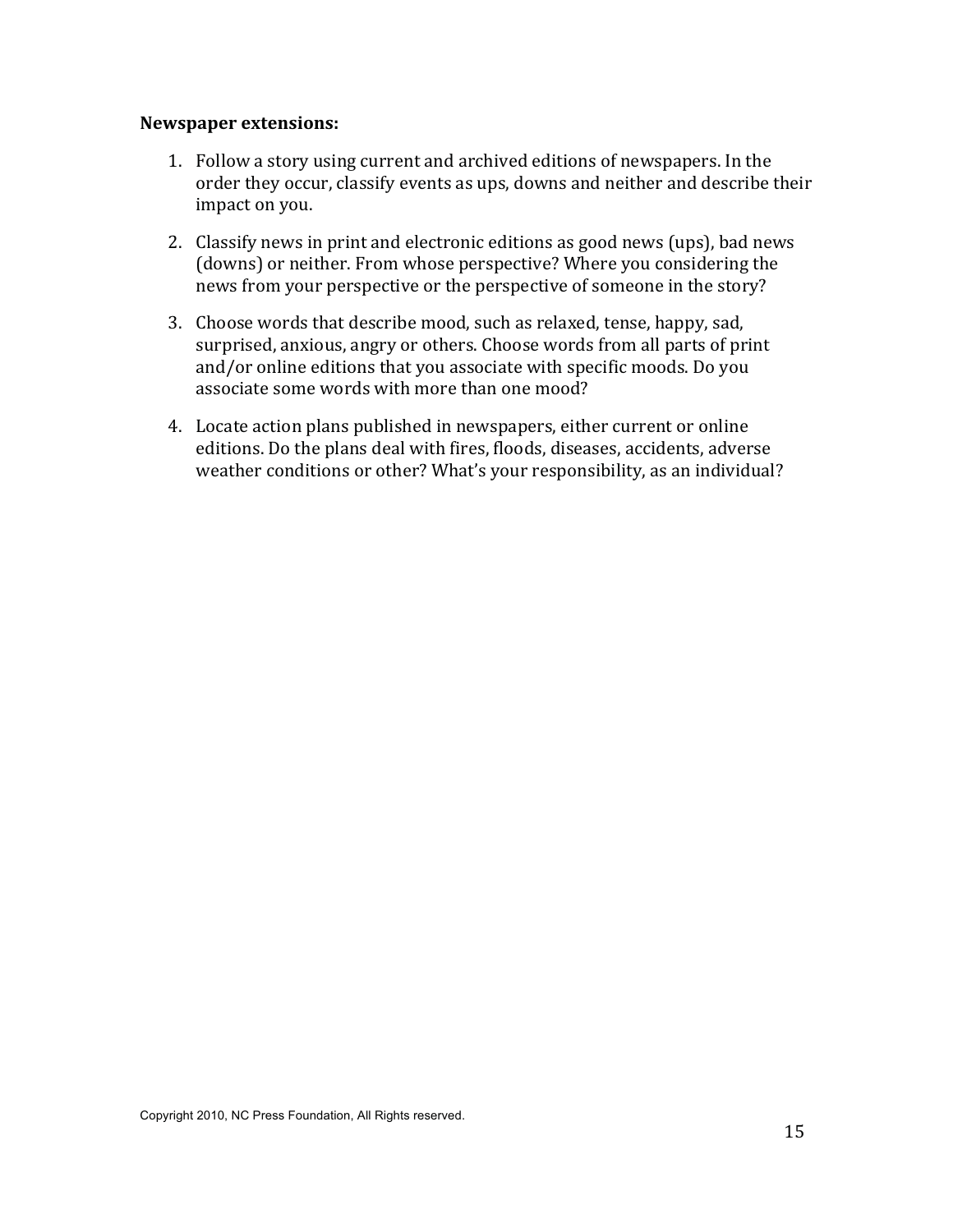## **CHAPTER SIX-Helen plays with fire**

The title for each chapter in the story, Behind the High Board Fence, reads like a headline. Find the subject (Helen, singular) and verb (plays, singular) in the title for Chapter Six. As most headlines, the title uses the present-tense form of the verb.

Select a current news story that interests you. Underline the subject and circle the verb in the story's headline. Is the subject plural or singular? What is the tense of the verb? Think of other synonyms for the chosen verb and discuss whether any verb works as well as the one chosen by the newspaper's headline writer.

#### **Remember**

1. How did Helen help Mother with Libby and Moddy?

Helen read books to her younger siblings.

2. What do you learn about Moddy?

Moddy loved books and learned quickly any stories and songs.

3. Who's Aunt Emma?

Aunt Emma was a "faithful worker" for the Sharp family. During the early  $20<sup>th</sup>$  century, homes, schools, hospitals in the South were segregated by race. Aunt Emma was an African-American who worked for the family.

## **Understand**

1. How did the family celebrate Cal's recovery?

Instead of playing inside, staying quiet, family members set out to clean everything that might be contaminated with bacteria that caused diphtheria. They were washing all clothes and clearing the air.

2. What do you think "brimstone" is or does, based on the chapter?

Brimstone burns. Harry and Alan were burning it in the house to fumigate or remove smells and germs from the air. The brimstone cakes burned yellow and then blue. Brimstone is sulphur.

3. What do you think "fumigate" means?

Fumigate means to remove vapor, gas or odor. Root word is fume.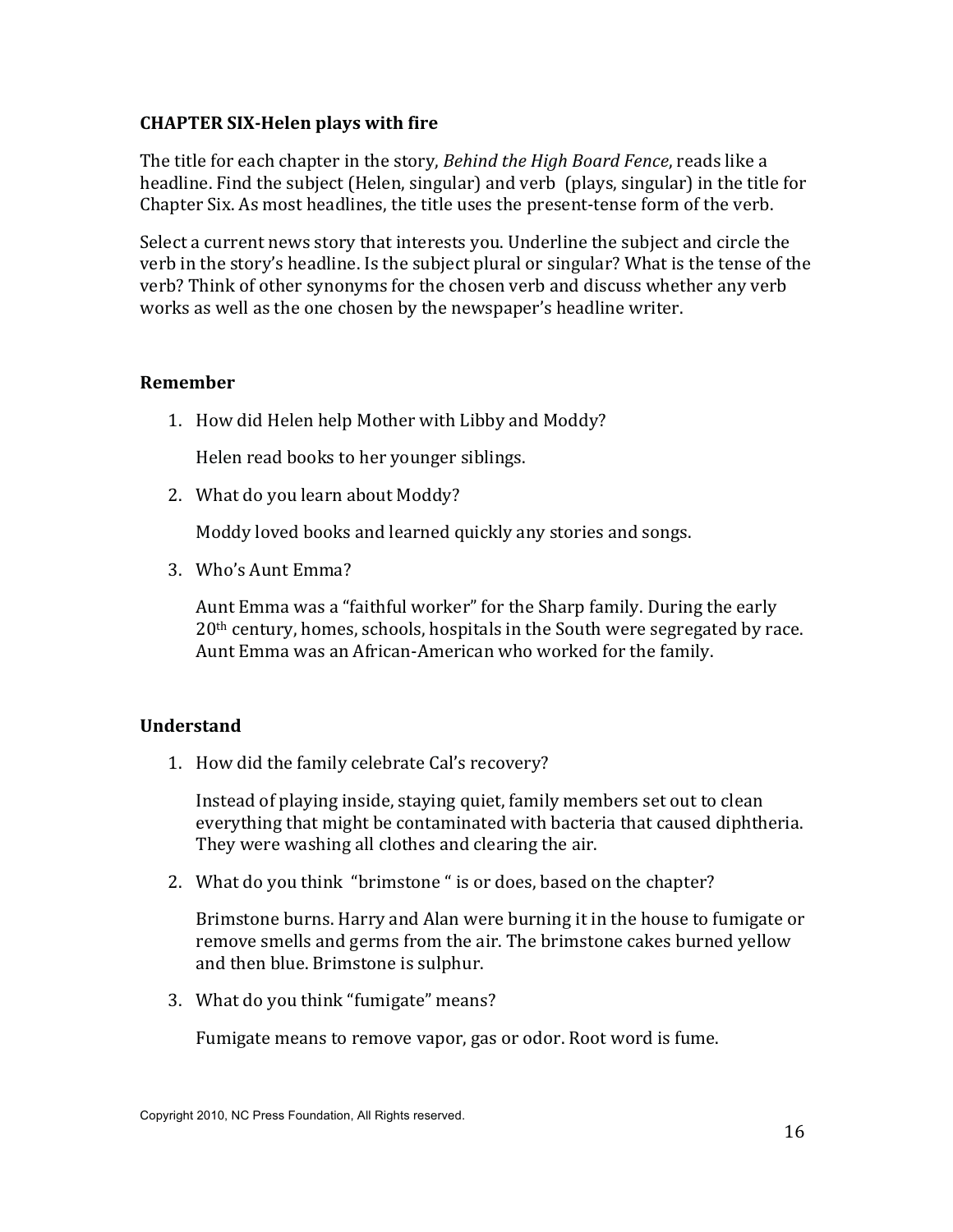# **Apply**

From what you know about life in the early 1900s, what do you think the youngest children played with? Draw the playhouse that the young ones constructed under the table or behind the piano.

## Analyze

Compare Helen's decision to jump from the barn with her decision to put the heated brimstone in her pocket.

Helen's impulsive, acting out of curiosity and not thinking of consequences.

## Evaluate

- 1. What response did you have to Helen's accidental burning?
- 2. How do you think Aunt Emma dealt with Helen's burning?

## Create

- 1. If you were a reporter assigned to write a story about Helen's accident, what would you ask her? To explain fully the consequences of her choice to readers, what else would you write about?
- 2. Create a "how to" poster for someone who must deal with fire as Aunt Emma did.

- 1. Search ads in newspapers for "warnings." Also, use the key word "warnings" in archived newspapers and find out what readers are warned about.
- 2. Also, search newspapers, current and archived, for reports about fires. Find out what caused the fires, who was or were affected, where and when the fires took place, why they started and how they were extinguished. Were policies proposed to prevent similar fires?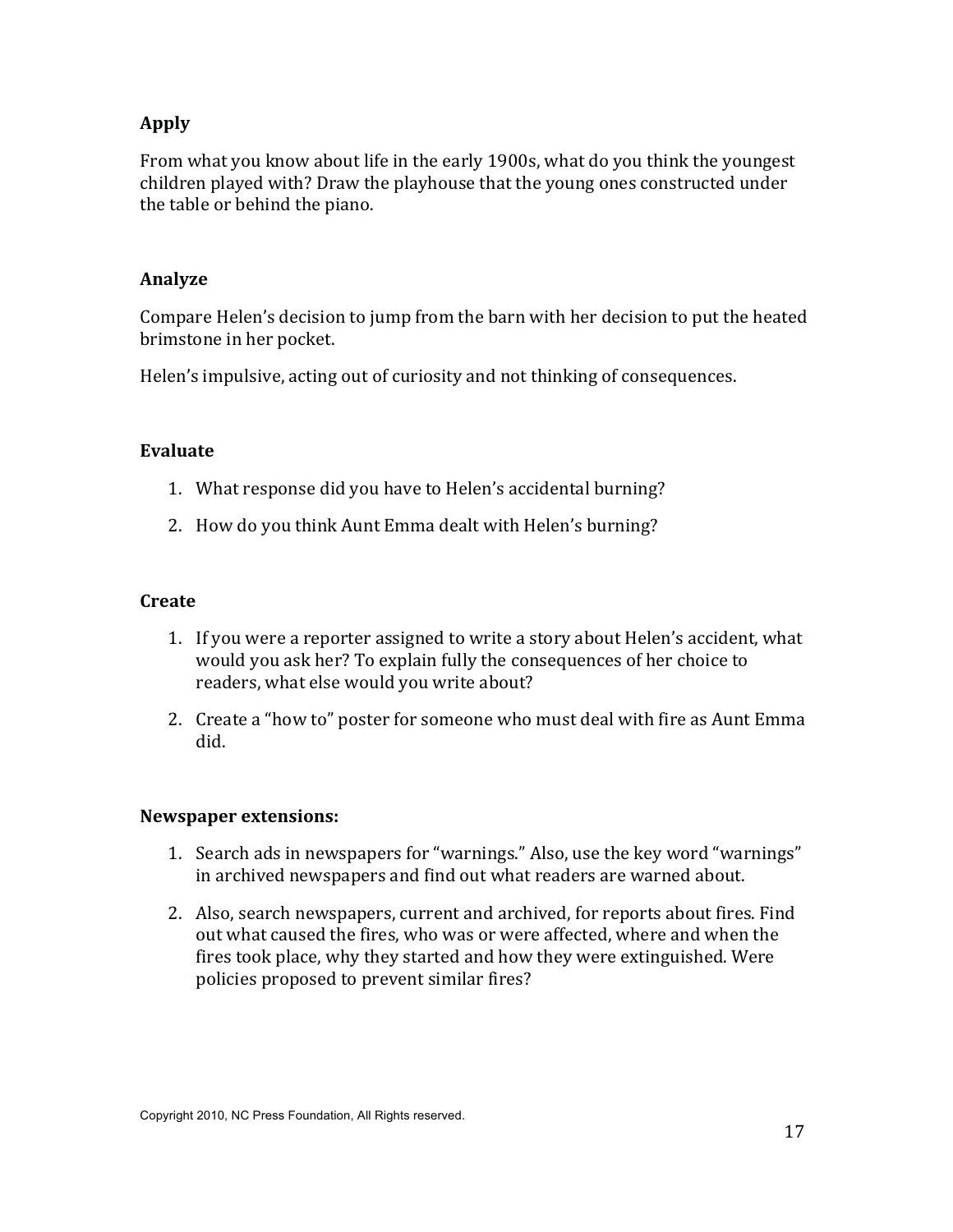## **Chapter Seven-Helen feels better**

The title for each chapter in the story, Behind the High Board Fence, reads like a headline. Find the subject (Helen, singular) and verb (feels, singular) in the title for Chapter Seven. As most headlines, the title uses the present-tense form of the verb.

Select a current news story that interests you. Underline the subject and circle the verb in the story's headline. Is the subject plural or singular? What is the tense of the verb? Think of other synonyms for the chosen verb and discuss whether any verb works as well as the one chosen by the newspaper's headline writer.

#### **Remember**

1. How did Sis Nan support the Sharp family?

Whenever anyone was ill, she stayed with the family to provide extra care.

2. How did Sis Nan teach herself and Helen the piano keyboard?

She made a keyboard out of knives and forks and pretended to play songs.

#### **Understand**

How did Sis Nan help Helen pass time while recovering from the burn?

Sis Nan showed Helen how to play knives and forks and played songs on a real piano while Helen played the knives and forks. She also sang songs and told stories.

## Apply

Use spoons and forks to construct a keyboard and "play" a simple tune. Work with classmates familiar with pianos and music.

#### Analyze

Compare Cal's and Helen's health problems and the care they received.

Their parents and Sis Nan gave extra attention to both. Both children required time to recover. Until the doctor inserted the tube, everyone feared for Cal's life; family members did not fear for Helen's life in the aftermath of the fire, but her recovery took significant amount of time.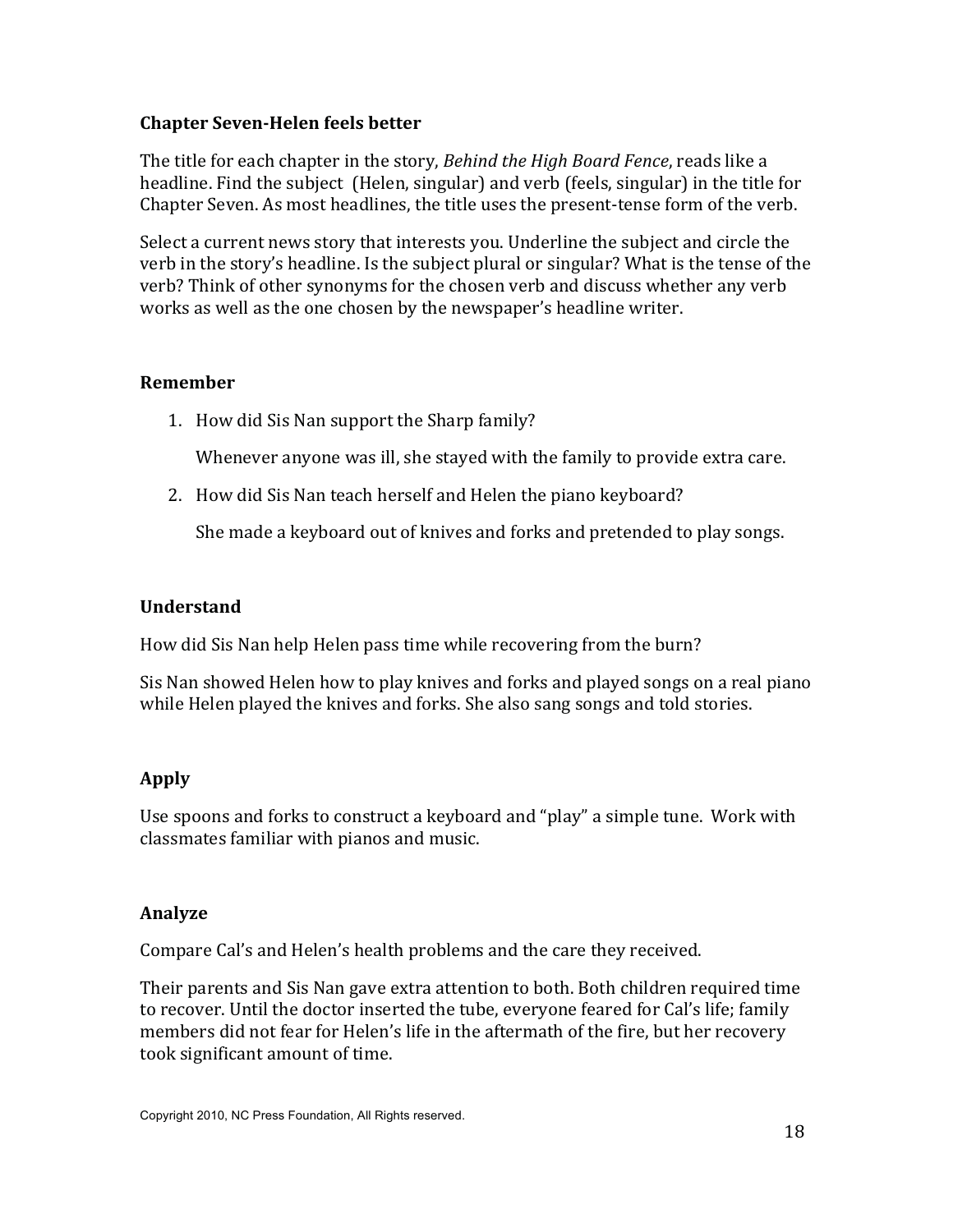## Evaluate

Why do you think the painting that Papa gave Helen made her feel better?

#### Create

Dramatize the conversation between Helen and Sis Nan in which her aunt addresses Helen's feelings of worthlessness.

- 1. Identify family members or others who are helping those in need.
- 2. Choose photos that you'd give someone to cheer them up or provide comfort, or collect, arrange and display photos that would comfort someone.
- 3. In advice columns or elsewhere in newspapers, find examples of someone offering advice to help someone deal with a poor choice or regret or heal from physical, mental or emotional pain. Do you agree with the advice?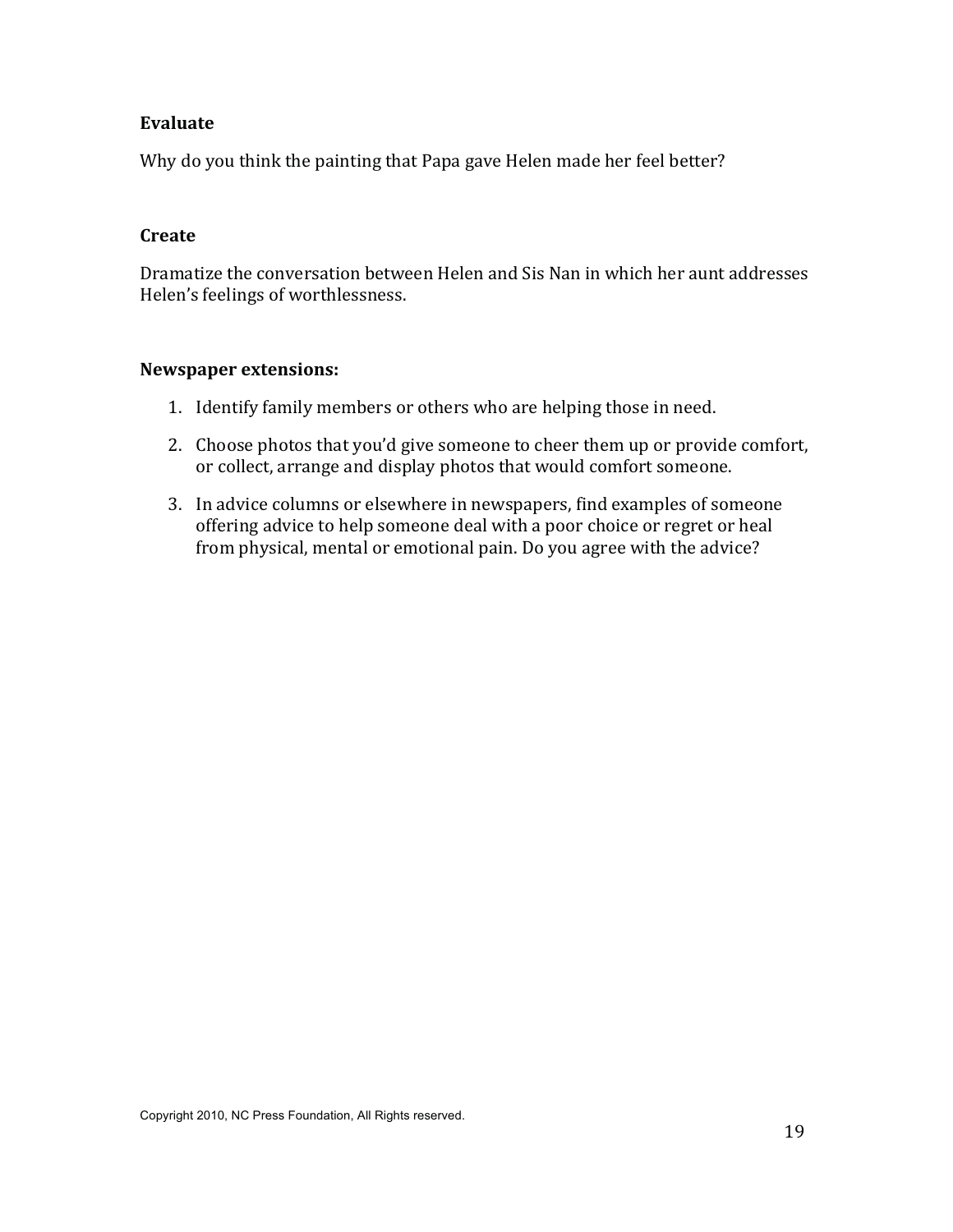#### **CHAPTER EIGHT-Textiles come to town**

The title for each chapter in the story, Behind the High Board Fence, reads like a headline. Find the subject (textiles, plural) and verb (come, plural form) in the title for Chapter Eight. As most headlines, the title uses the present-tense form of the verb.

Select a current news story that interests you. Underline the subject and circle the verb in the story's headline. Is the subject plural or singular? What is the tense of the verb? Think of other synonyms for the chosen verb and discuss whether any verb works as well as the one chosen by the newspaper's headline writer.

#### **Remember**

1. Where and how did Mother, Papa and family members relax after working all day?

They retreated to the front porch to enjoy the night air and talk.

2. Where was the textile mill located? How did the mill affect the family as they sat on the porch?

The mill was built only a few blocks away. They could hear noises from the mill.

## **Understand**

1. Summarize Papa's explanation for why the mills were built in towns and cities.

Papa believed having mills near towns was good business. Electricity allowed mills to move away from rivers to areas that were closer to the markets, railroads and places where workers lived.

Farmers moved to town as they had harder time making enough money to cover expenses and make a living for their families. They were motivated to move by dreams of a better life.

2. Summarize Mother's objections to the mill.

Mother feared that the smaller homes built around the mills would hurt the value of her home. She didn't like that in some homes, workers ate, slept and worked in one room.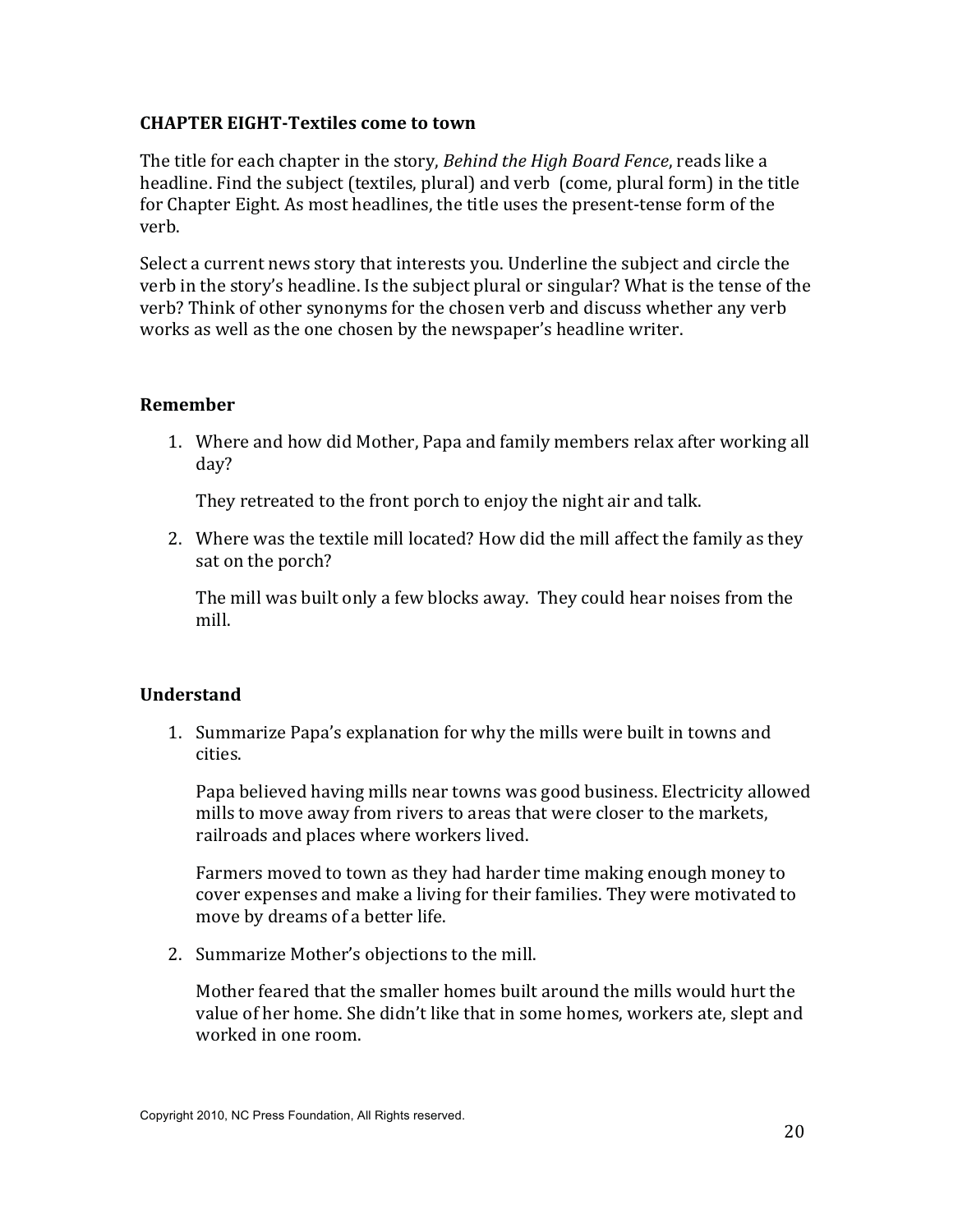Also, she didn't like that women and children often worked long hours. She thought the children should be in school, not working in factories.

# **Apply**

Pretend you get to interview a textile mill worker. What would you ask him or her?

# Analyze

- 1. Outline the arguments for and against having a mill located near your home in town, pulling ideas from the conversations among Sharp family members and other sources. Write your own conclusion.
- 2. Debate the positives and negatives of people's changing where they lived and worked, during that time.

# Evaluate

- 1. What does a "dream of a better life" mean to you?
- 2. Do you like to try "new ideas?" Which "new ideas" do you think deserve a  $try?$
- 3. Looking back, what do you think about the changes that resulted from bringing mills and mill workers into towns?
- 4. If you were in the conversation with the Sharp family, what would you say to each of them?

# **Create**

Write a help wanted ad for the owner of a mill who wants to convince someone living on a farm to move to the city and work in a mill.

- 1. Stage a civil discussion or debate. From the news, choose a current issue and identify individuals with different experiences and perspectives on the issue. Assign roles and have individuals describe their experiences and state their opinions. At the end, state your own opinion and explain your thinking.
- 2. Often, government officials, citizens, businessmen and others debate the location of schools, housing developments, factories, offices, landfills and other services. Identify instances in the news in which some people object to the location of specific developments or other: Who objects? To what? Where and when? Why? Was the dispute resolved? If so, how? Were there protests? Did the resolution involve negotiation and compromise?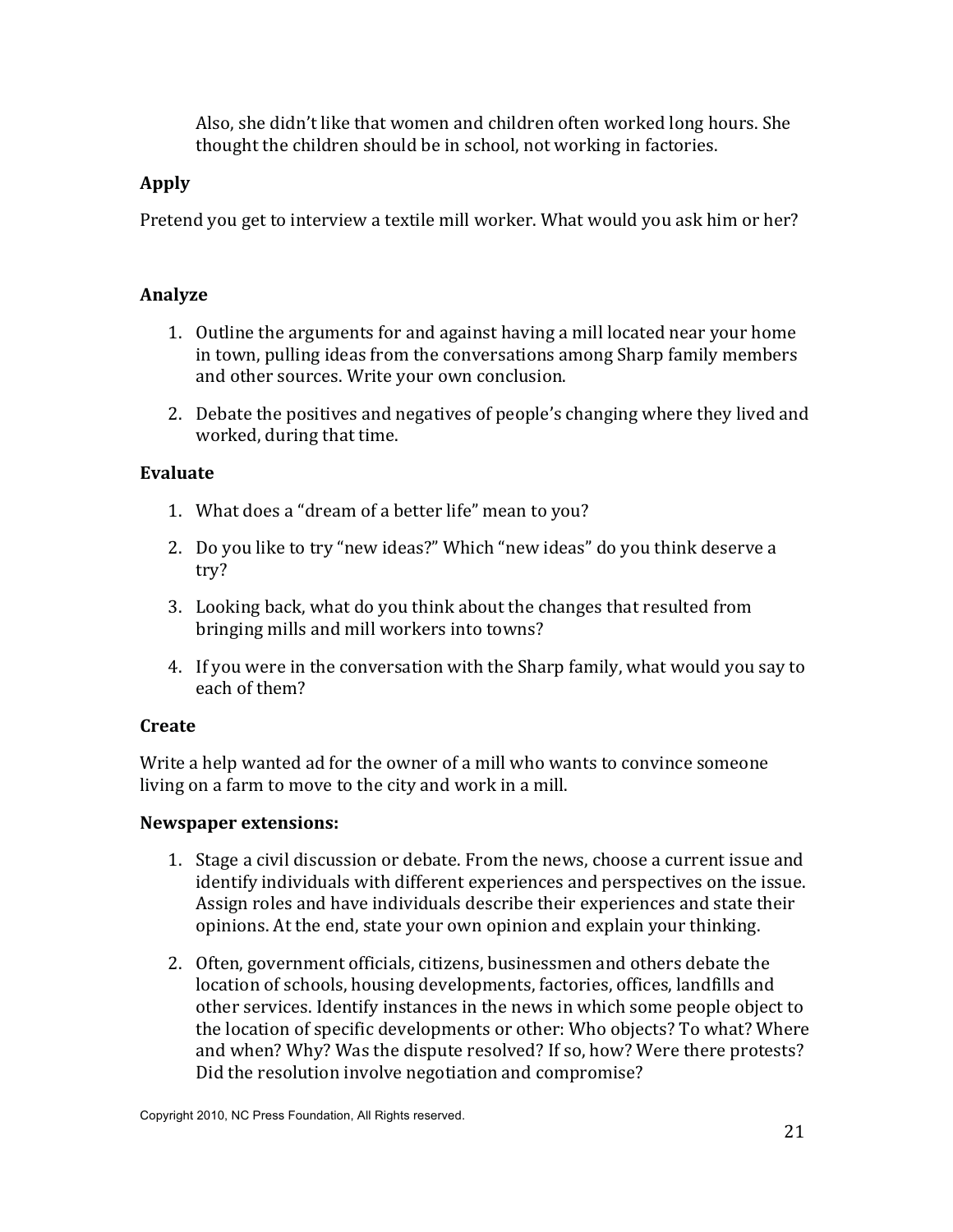# **CHAPTER NINE-Girls fill bucket**

The title for each chapter in the story, Behind the High Board Fence, reads like a headline. Find the subject (Girls, plural) and verb (fill) in the title for Chapter Nine. As most headlines, the title uses the present-tense form of the verb.

Select a current news story that interests you. Underline the subject and circle the verb in the story's headline. Is the subject plural or singular? What is the tense of the verb? Think of other synonyms for the chosen verb and discuss whether any verb works as well as the one chosen by the newspaper's headline writer.

## **Remember**

1. What were Moddy and Libby sent out to collect?

Moddy and Libby were sent out to gather apples for pie.

2. Who preserved the tree and why?

Mother had saved the tree. It was sheltered and produced lots of apples.

#### **Understand**

What was special about the tree for the boys? For Helen?

The boys enjoyed swinging and climbing in the tree. Helen preferred the higher branches. She climbed out a window and hid in the branches. She felt secure and at home there, yet she could see beyond the high board fence to the world outside her home.

# **Apply**

Outline recipes for making apple pie and/or potato chips from start to finish. Draw your final products.

## **APPLE PIE**

Prepare and line each of three pans with pastry dough

Peel and quarter the apples; add sugar and cinnamon

Fill the pie crusts with apples

Lace strips of pastry across the top; allow space for juice to bubble as the pies bake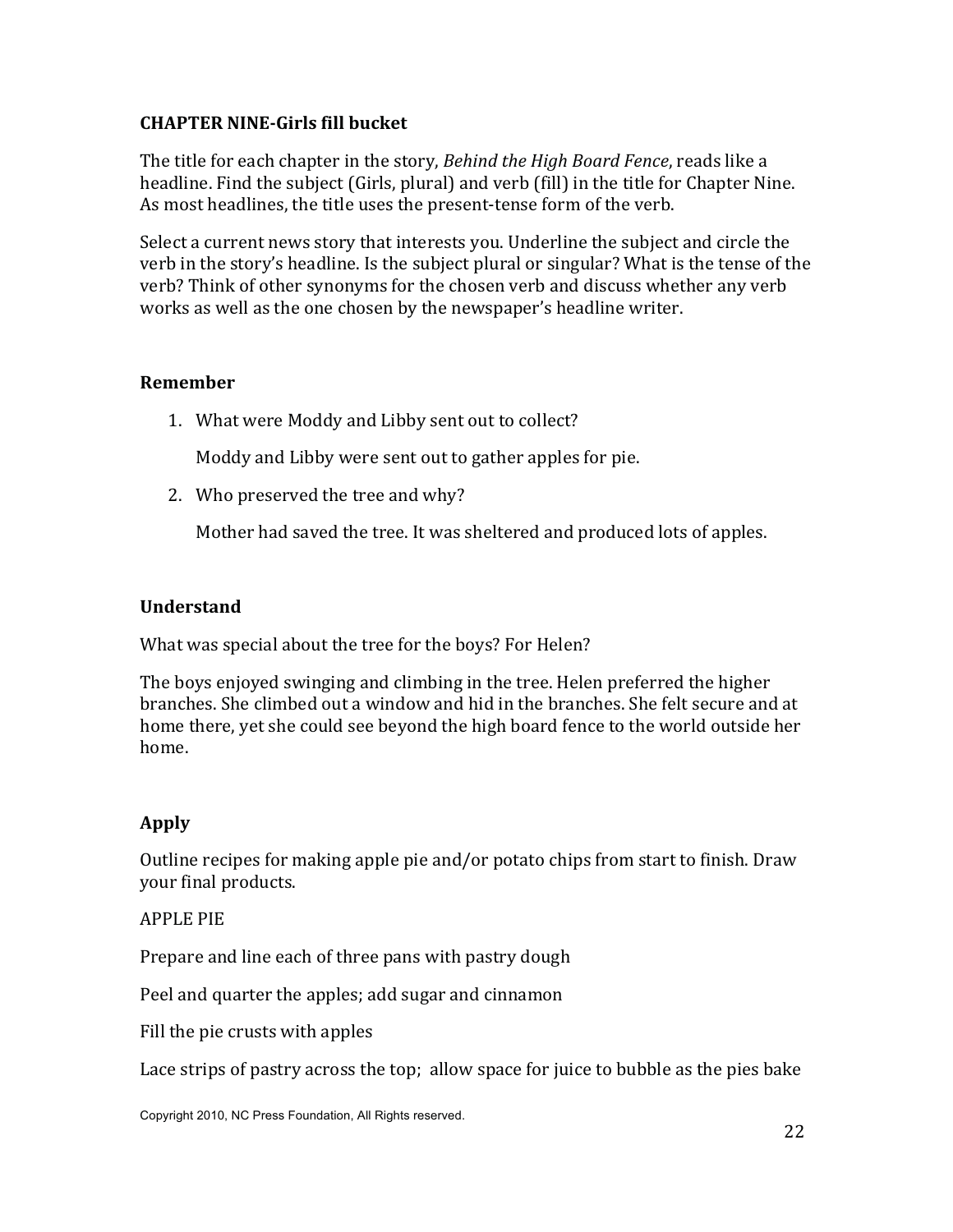## POTATO CHIPS

Take potatoes from the box; wash and dry them

Cut the potatoes using a slaw cutter, making round thin slices

Slide the thin slices into hot grease to fry

Lift fried potatoes onto brown paper; salt

## Evaluate

- 1. Do you like apple pie? Describe the touch, taste, smell and look of an apple pie served the way you like it.
- 2. What's your favorite kind of pie?
- 3. How did you feel as you read preparations for the picnic?
- 4. Did the Sharps' picnic remind you of experiences you have had? Have you gathered for picnics with families and friends? If so, did you have your picnic in a park? How was it different or similar to the park described in the chapter?

## **Create**

Plan a picnic. Who'd you invite? Where and when would you go on your picnic? How'd you get to the area you chose for the picnic? What would you place in your basket?

- 1. Using items found in grocery ads and recipes published in varied sources, including print and online editions of newspapers, plan foods to take on a picnic. Figure out the costs for the foods you select.
- 2. From newspapers, select items, including words, photos or illustrations, that serve as symbols, representing something else to or for you.
- 3. Find symbols chosen and used by those who develop content for newspapers. In particular, look for weather symbols and symbols for holidays, special events or seasons.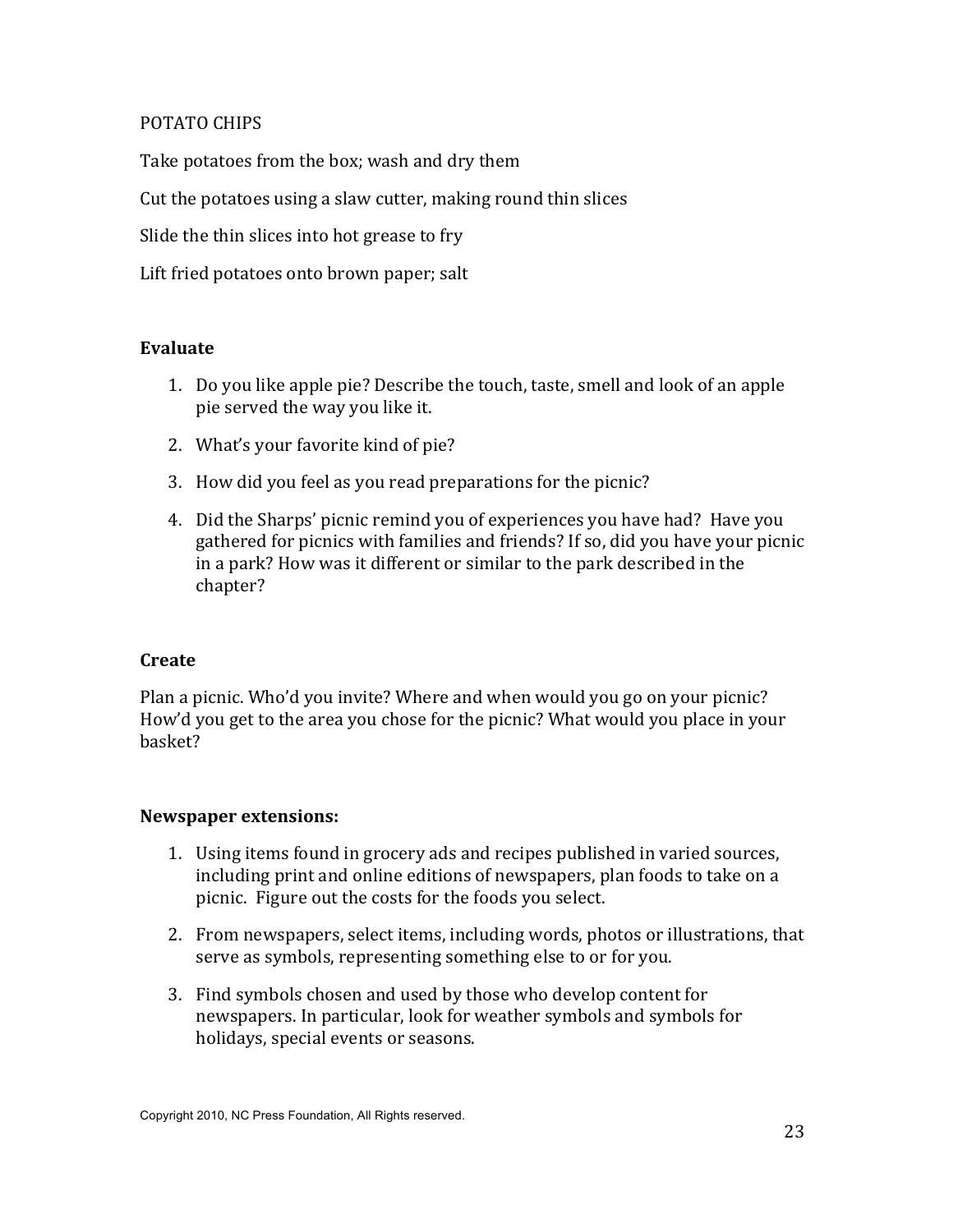## **CHAPTER TEN-Sharps ride streetcar**

The title for each chapter in the story, Behind the High Board Fence, reads like a headline. Find the subject (Sharps) and verb (ride) in the title for Chapter Ten. As most headlines, the title uses the present-tense form of the verb.

Select a current news story that interests you. Underline the subject and circle the verb in the story's headline. Is the subject plural or singular? What is the tense of the verb? Think of other synonyms for the chosen verb and discuss whether any verb works as well as the one chosen by the newspaper's headline writer.

#### **Remember**

1. Where is the streetcar taking the Sharps?

Nissen Park

2. At the park, identify all the activities designed to entertain family members.

The family enjoyed their picnic, bowling, singing and listening to music and Helen paid to have her fortune told.

## **Understand**

1. In your own words, describe how the streetcar works? How does it differ from cars and trains?

The streetcar did not make much noise except for the clanging of the bell as it approached. A long pole at the top reached like an arm to sires above that powered the streetcar. To turn, the streetcar followed the tracks which ended at the park. To reverse direction, the streetcar driver took down one pole and put up another near the rear motor.

2. What's the family's mood?

The mood was festive and carefree. Family members laughed, chattered, played games and sang.

## **Apply**

Sketch a scene from the chapter, such as the inside of the streetcar, the picnic spread on the cloth, the quartet singing or the fortune teller giving Helen advice.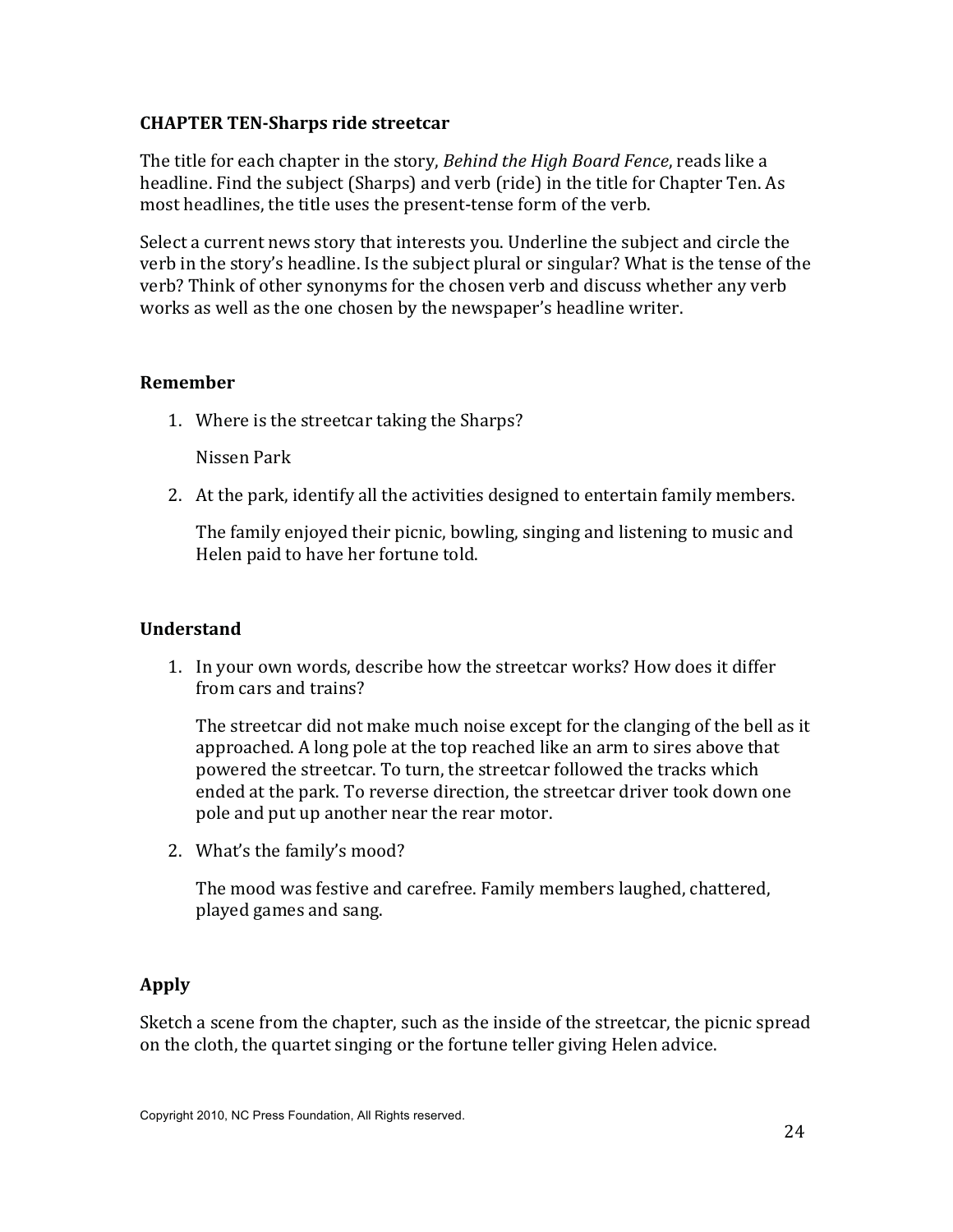#### **Analyze**

1. What worries Helen? How will she deal with the challenges?

Helen worries that she will be behind in school because of the time she missed because of the quarantine and fire that burned her.

2. How does the park compare with parks you've visited?

#### Evaluate

Do you expect the return or resurgence in the use of streetcars and/or trains? Would you ride streetcars and trains if they were available? Why and how?

#### Create

- 1. Compose an ad that promotes the fun of taking the streetcar to Nissen Park.
- 2. Conduct research to find the words and lyrics to "In the Good Ole" Summertime." Who wrote it and when? Why was it written? Listen to one or more performances of the song.
- 3. Write new words for the tune or compose words and lyrics for an original song about summer or another season.

- 1. Use print and electronic newspapers to generate a list of "fun" activities in your community appropriate for a family. List them in order of expense starting with entertainment that's free or inexpensive.
- 2. In newspapers, choose words and photos that you associate with a season in preparation for writing a song or poem about the season (or an event).
- 3. Search newspaper archives for recent stories about trains and/or streetcars. What did you learn? Are plans discussed about providing more trains for transportation over short and/or long distances?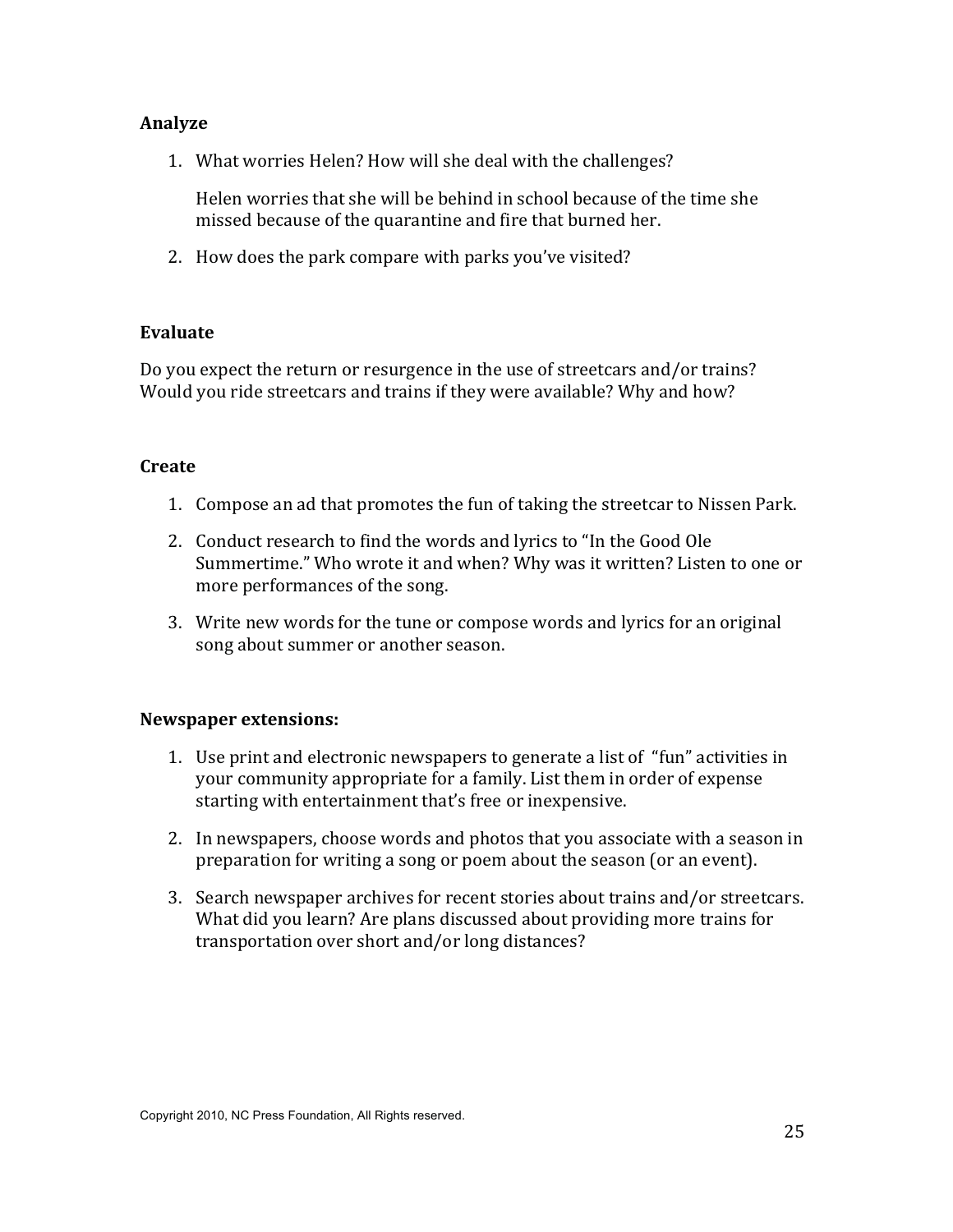## **CHAPTER ELEVEN-What's in the store?!!**

The title for each chapter in the story, *Behind the High Board Fence*, reads like a headline. Find the subject (what) and verb (is) in the title for Chapter Eleven. As most headlines, the title uses the present-tense form of the verb.

Select a current news story that interests you. Underline the subject and circle the verb in the story's headline. Is the subject plural or singular? What is the tense of the verb? Think of other synonyms for the chosen verb and discuss whether any verb works as well as the one chosen by the newspaper's headline writer.

#### **Remember**

1. Where are Alan and Helen headed? What do they pass on the way?

They are walking to Papa's store.

2. When and how do farmers sell their tobacco?

After a 13-month growing period, farmers bring their tobacco to the warehouse to be inspected and stay inside to hear the auctioneer and find out what price their tobacco brings.

3. What did Papa find and save for Helen to take home as a pet?

Papa found a tarantula.

## **Understand**

How is Papa's store different from and similar to the tobacco warehouse, according to Helen?

Helen imagines that warehouses contain stacks of tobacco just as Papa's store holds stacked vegetables. She thinks that the warehouses are larger to hold the farmers and auctioneers and need more light so that the tobacco can be examined carefully.

## **Apply**

Draw a scene from the chapter, such as the spider in the jar or the inside of the store or the warehouse.

#### Analyze

Copyright 2010, NC Press Foundation, All Rights reserved.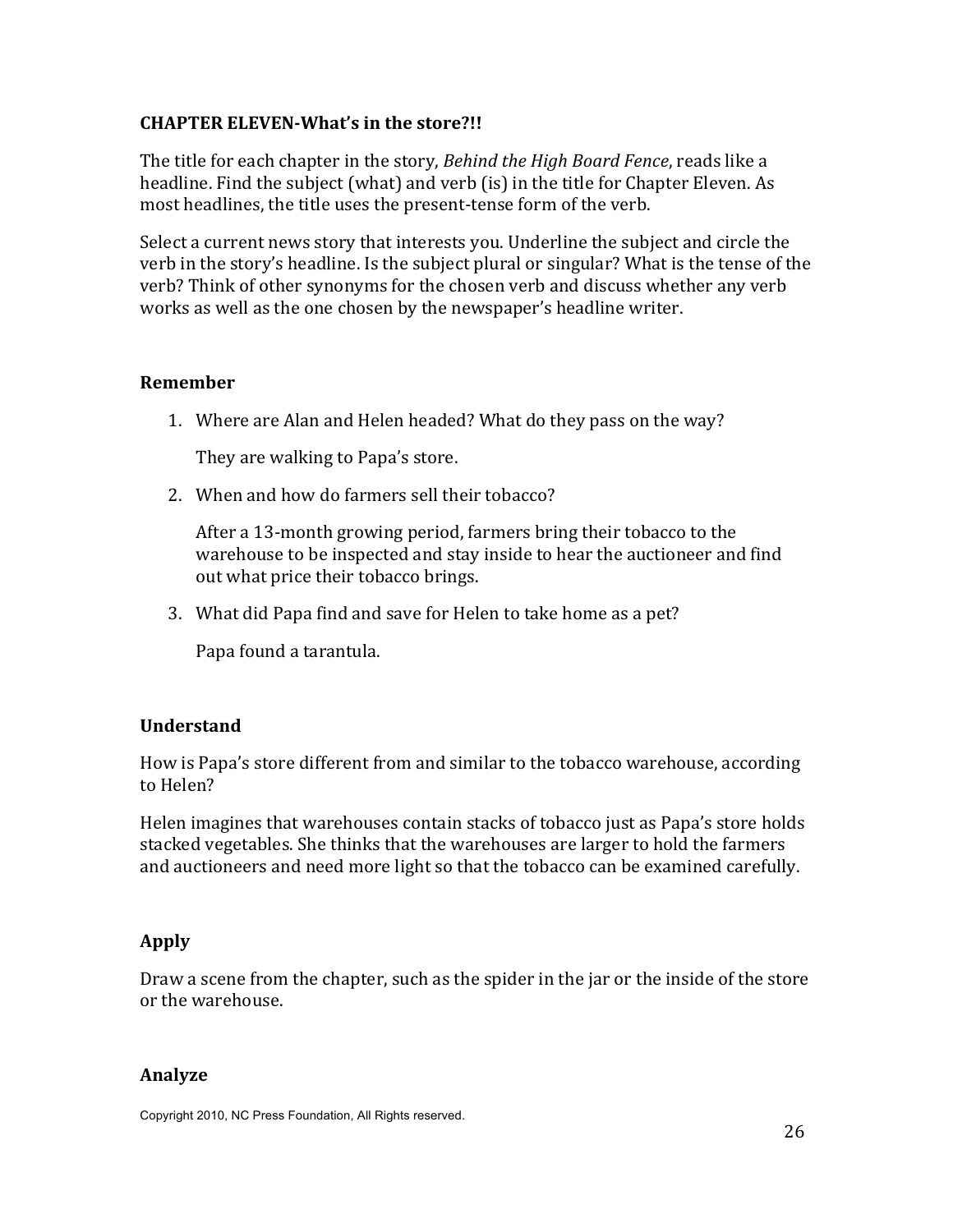- 1. When Robert first described Papa's scary gift, what did you expect?
- 2. Compare Alan's and Cal's relationships with Helen.

Alan's more serious, insisting that she keep going and not stop as they walk to the store. Alan's less playful than Cal is. Alan does not dare Helen in ways that put her at risk or get her in trouble as Cal does and chides Cal for doing that in an earlier chapter.

## **Evaluate**

- 1. How would you respond if someone surprised you with a "tarantula?"
- 2. Where would you want to stop and explore, if you walked with Alan and Helen?

#### **Create**

- 1. Learn more about a tobacco auctioneer and role-play his selling tobacco.
- 2. Create an ad for Papa's store.
- 3. Pretend you are Helen presenting you new pet to someone. Decide ahead of time whether the person is an adult or child, friend or stranger. Write what you think Helen should say or do to warn that person before she presents her tarantula.

- 1. Read through the "pets for sell" in the Classifieds sections of newspapers. Do you find any "scary" pets? What scary pets might someone choose? In the Classifieds, what do you consider the least scary pets?
- 2. After reading through "pets for sell," compose a classified ad to sell Helen's tarantula.
- 3. Search current and archived newspapers for recent stories that discuss and debate issues affecting the tobacco industry in North Carolina.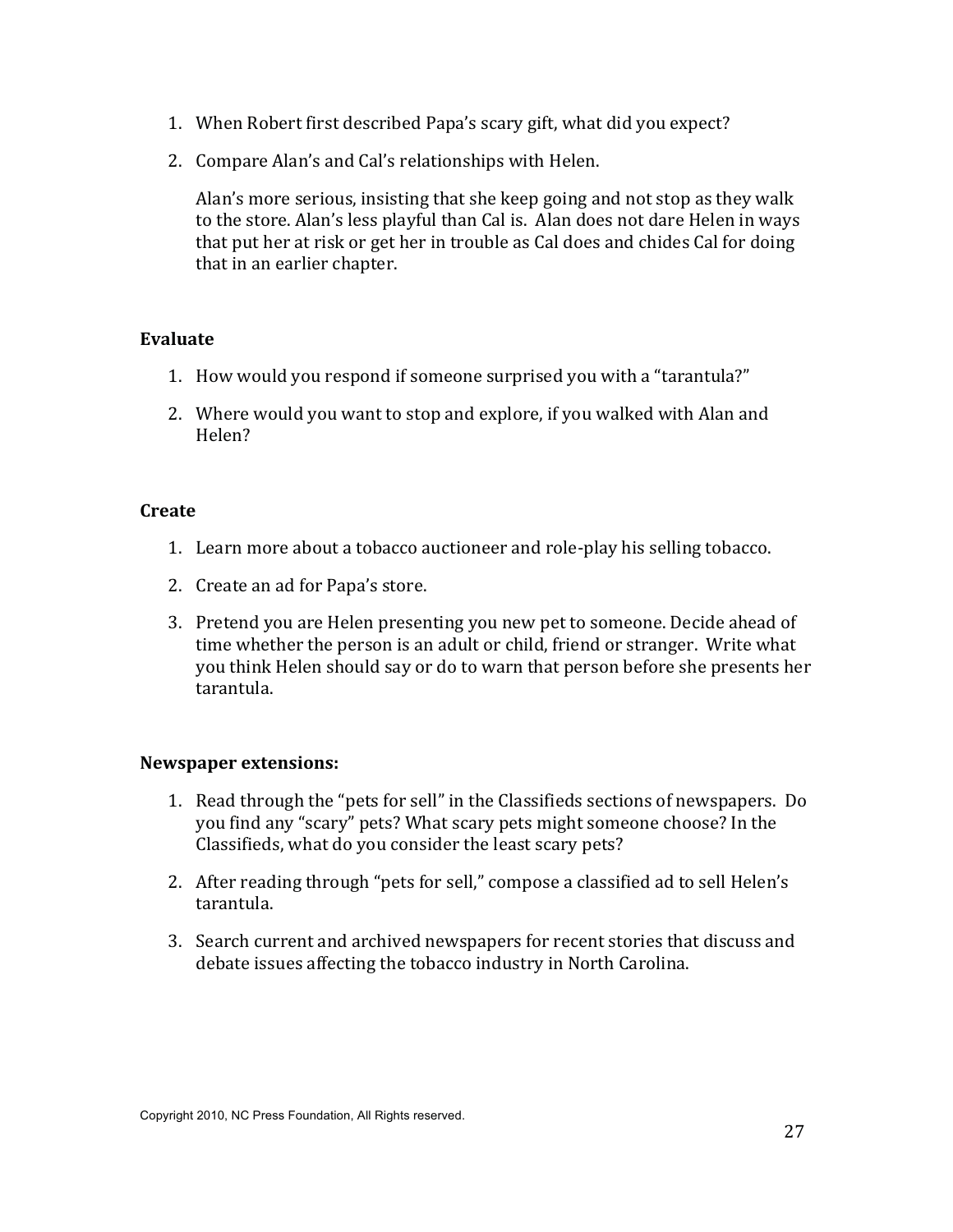## **CHAPTER TWELVE-Ruthie meets 'one caring person'**

The title for each chapter in the story, Behind the High Board Fence, reads like a headline. Find the subject (Ruthie) and verb (meets) in the title for Chapter Twelve. As most headlines, the title uses the present-tense form of the verb.

Select a current news story that interests you. Underline the subject and circle the verb in the story's headline. Is the subject plural or singular? What is the tense of the verb? Think of other synonyms for the chosen verb and discuss whether any verb works as well as the one chosen by the newspaper's headline writer.

## **Remember**

1. What's the weather in this chapter?

The weather is cold, windy and rainy.

2. What do you learn about Ruthie?

Ruthie was waiting outside the mill for her mother. She was cold and wet and had been crying.

## **Understand**

1. What mood does the weather establish?

The weather set a somber, bleak mood.

2. What is the mood in the kitchen?

The kitchen offered comfort, warmth and good-smelling and good-tasting food.

# **Apply**

On a storyboard, draw what happens to Ruthie, showing her waiting at the mill, walking with Helen and ultimately returning to the mill.

## Analyze

Compare Mother's thoughts about mill workers before and after Helen brought Ruthie home. How does Mother change? (Check Chapter 8 for relevant information.)

Copyright 2010, NC Press Foundation, All Rights reserved.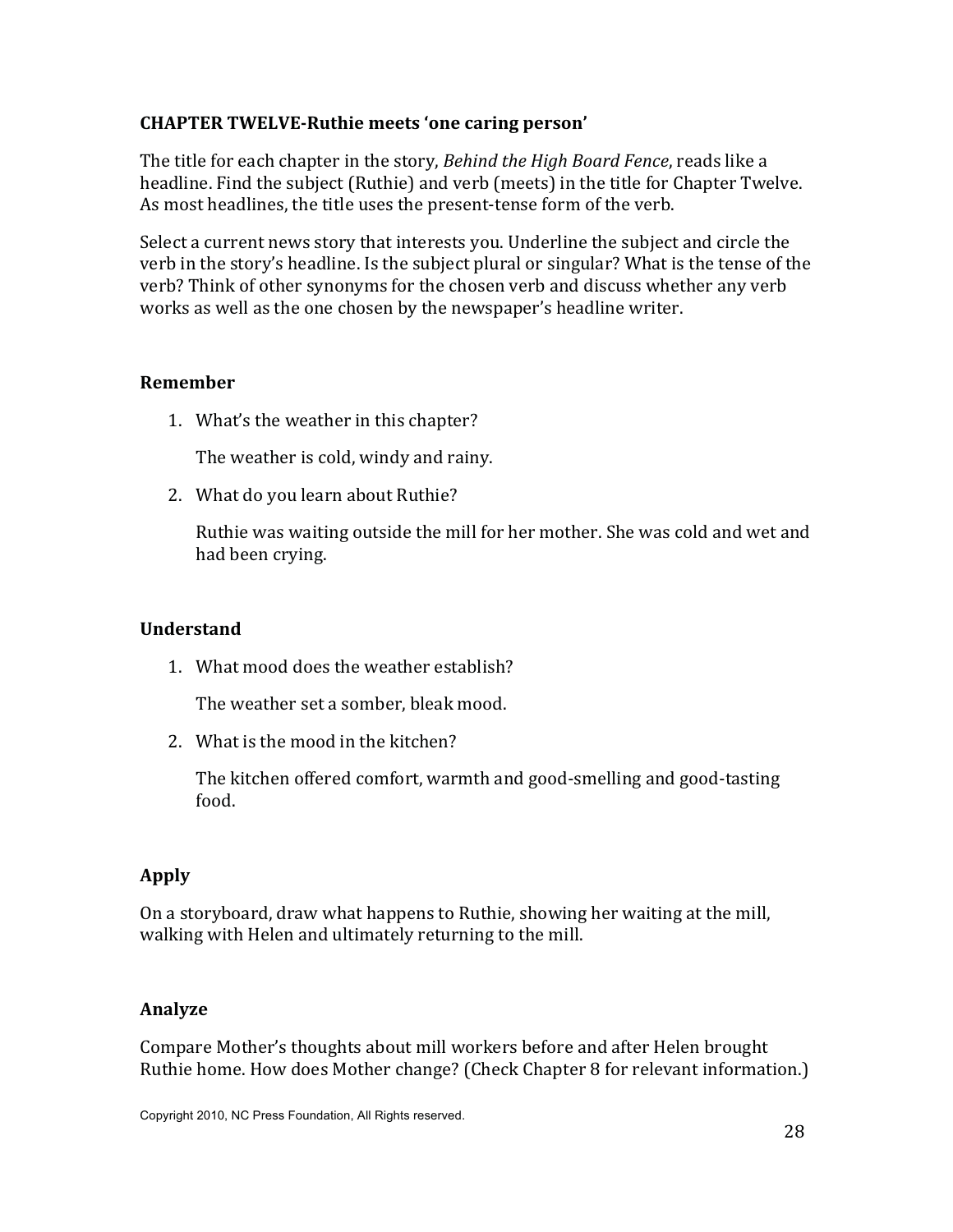At first, Mother expresses dismay about Helen's bringing a stranger home "off the streets." Later she tells Helen how touched she is at her concern for Ruthie. Helen showed her Mother that "one caring person" can make a difference.

#### Evaluate

- 1. Record arguments for and against Helen's bringing Ruthie home. Add arguments that neither Mother nor Helen made. What do you conclude about Helen's bringing Ruthie home?
- 2. Would you ever bring a stranger home with you? Explain.

#### **Create**

- 1. Predict how Mother and Helen might help Ruthie in the future.
- 2. How would you solve the problem of having young children at home alone while their parents work in mills?

- 1. Identify someone in the news whom you think represents "one caring person."
- 2. Read news stories that explore societal changes. What has happened to textiles and tobacco in North Carolina? What new industries offer jobs or the promise of jobs in the future?
- 3. Search for stories that explore the effects of societal changes on young people. What changes do newspapers report? How do the changes affect you? How do the changes affect children under 13? Over 13? College-age students? Others?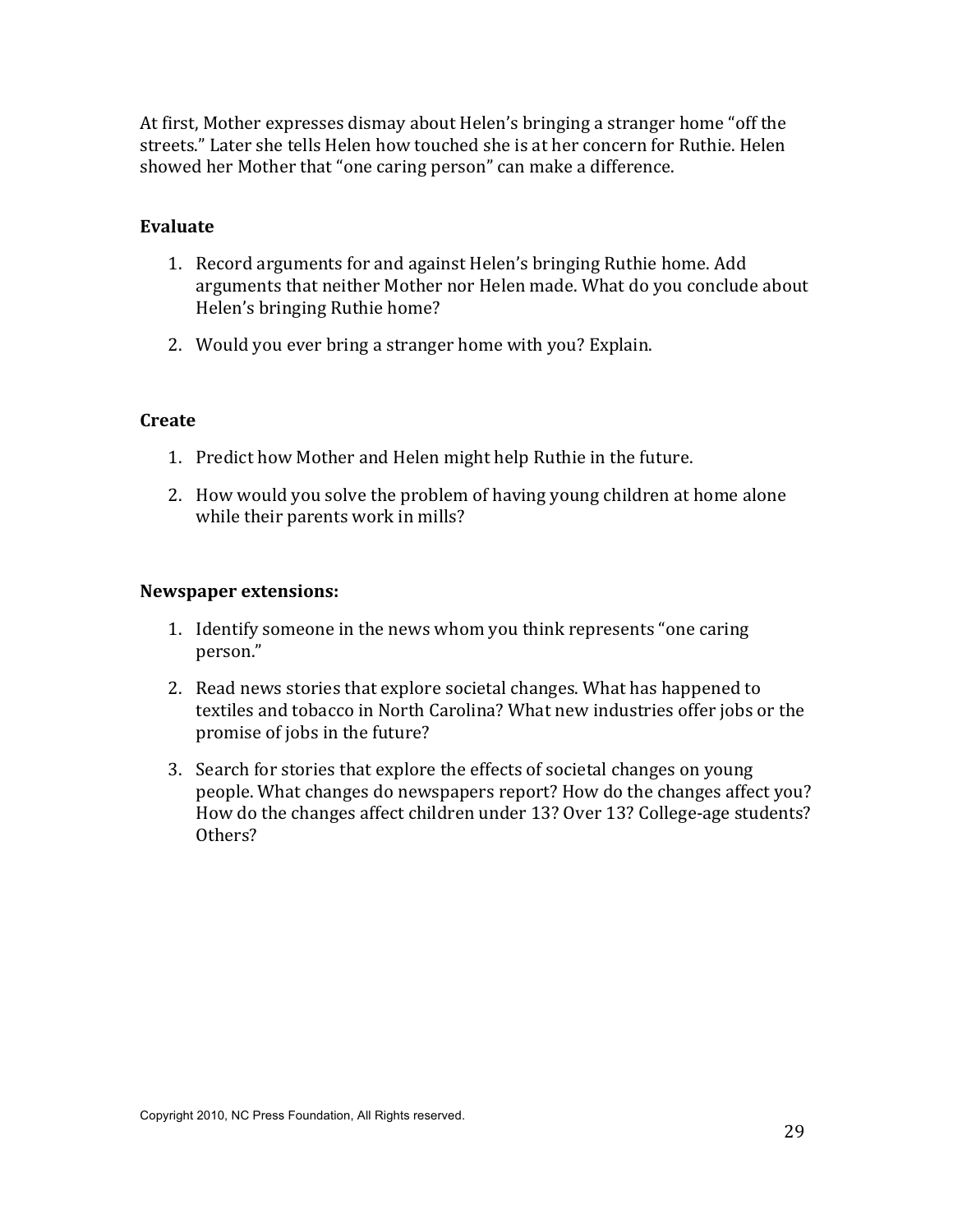# **CHAPTER THIRTEEN-Sharps receive 'best' gifts**

The title for each chapter in the story, Behind the High Board Fence, reads like a headline. Find the subject (Sharps) and verb (receive) in the title for Chapter Thirteen. As most headlines, the title uses the present-tense form of the verb.

Select a current news story that interests you. Underline the subject and circle the verb in the story's headline. Is the subject plural or singular? What is the tense of the verb? Think of other synonyms for the chosen verb and discuss whether any verb works as well as the one chosen by the newspaper's headline writer.

## **Remember**

1. What's the season?

Christmas is a Christian holiday.

2. Where does Helen and her family spend Christmas Eve?

Helen and her family attend the love-fest at the Moravian Church.

#### **Understand**

1. What symbols of the holiday season does Helen mention or think about? Where does she find each of them?

The chapter refers to a tree and the buns and coffee served at the love-fest and candles and light, choirs and singing.

2. What happens to the tree? Why?

Lightened candles on the tree set it afire when Moddy stumbles into the tree.

## **Apply**

Draw the "love fest" or love feast, tree or other symbols of the holiday or draw a symbol of a holiday that you treasure. Conduct research to find out more about the Moravians and their coming to North Carolina.

## Analyze

1. Every story has its ups and downs. Classify events in this chapter as positive  $(+)$  or negative  $(-)$ . Do the positive events outweigh the negative in this chapter?

Copyright 2010, NC Press Foundation, All Rights reserved.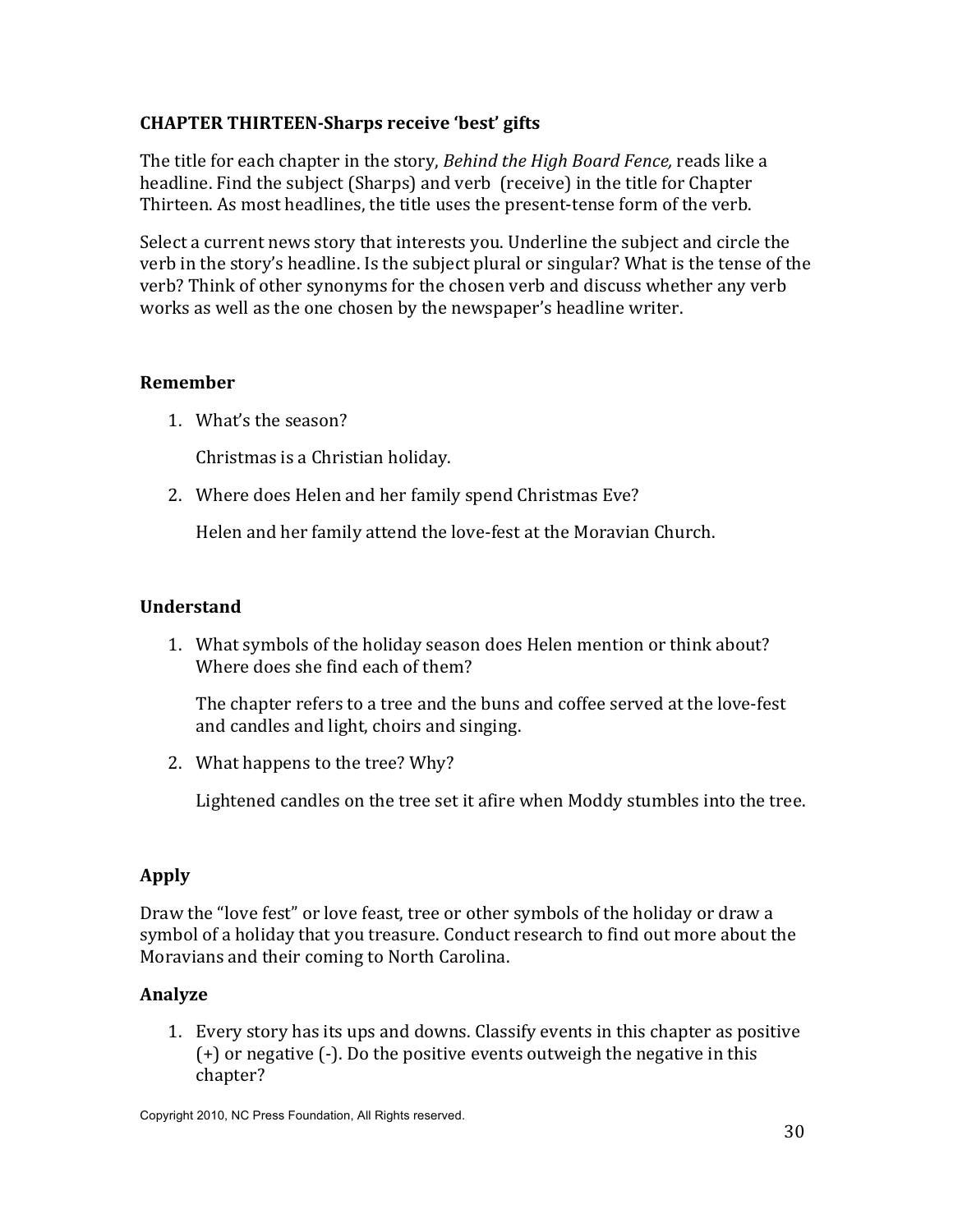Attending the love-fest  $(+)$ 

Admiring the tree  $(+)$ 

Losing the tree and some presents  $(-)$ 

Remembering the other fire  $(-)$  but receiving reassurance from Papa  $(+)$ 

Receiving gifts of candy sticks and raisins  $(+)$ 

Taking family photo with Brownie camera (+)

Helen makes clear that her holiday brings joy to the family  $(+)$ 

2. Compare the tree with trees you've seen or had in your home or compare the tree with other holiday symbols (from a different religious or cultural tradition) that involve fire and/or light.

# Evaluate

- 1. How do you family's traditions compare with Helen's?
- 2. If you were advising Helen and her family members on ways to prevent fires, what would you say to them?
- 3. Why do you think Helen views the camera as the "best gift?" Do you agree with her?

# **Create**

Imagine a gathering of friends and family or a gathering of other people assembled to strengthen bonds or ties. What foods would you serve to those at the gathering? What season would you choose?

- 1. Search current and archived newspapers for information about different religious and cultural groups in your community.
- 2. Imagine giving gifts to your family members and/or friends. Choose items from the newspaper. Can you find gifts for everyone that cost \$5 or less? \$10 or less? \$20 or less?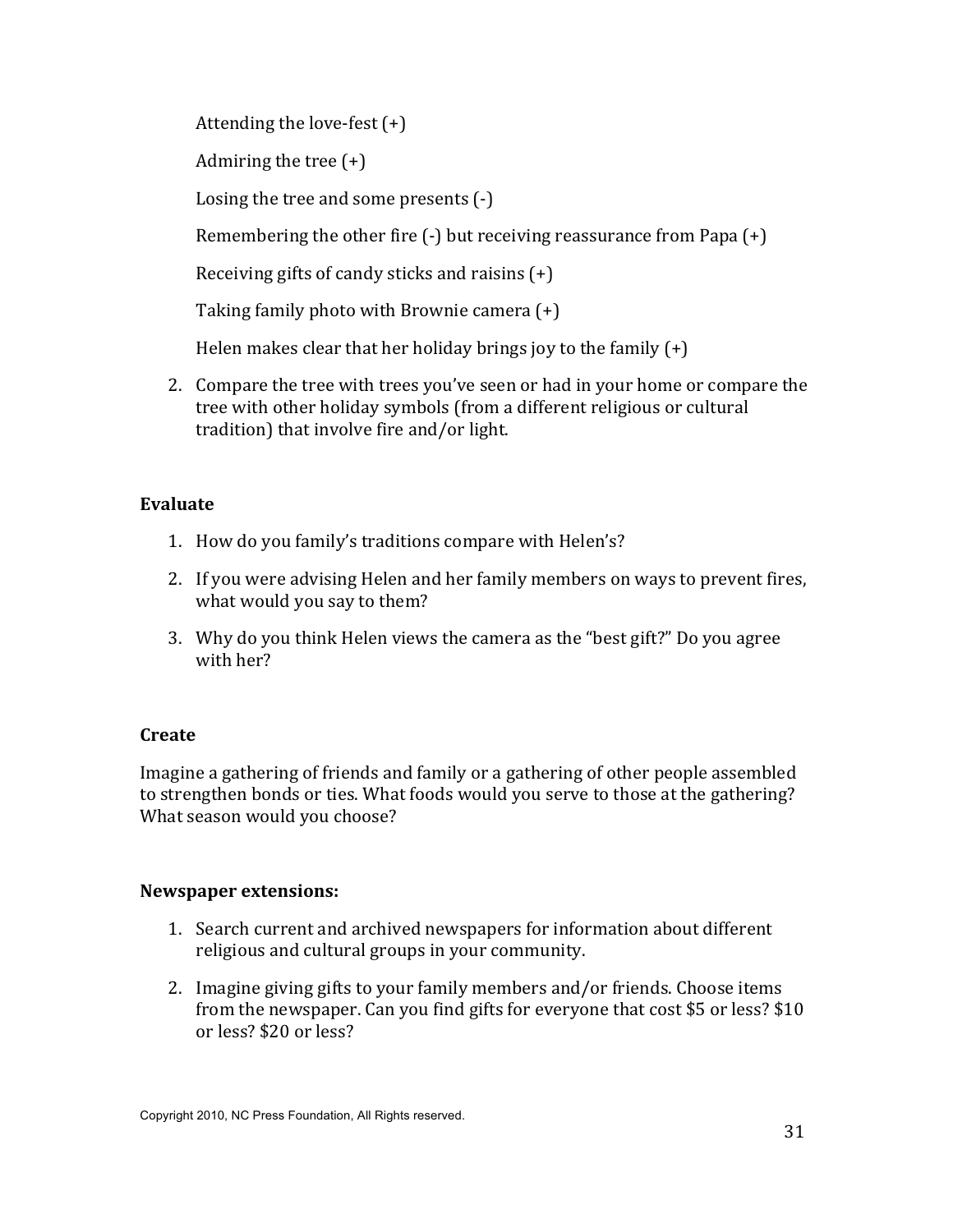## **CHAPTER FOURTEEN-Papa suffers accident**

The title for each chapter in the story, Behind the High Board Fence, reads like a headline. Find the subject (Papa) and verb (suffers) in the title for Chapter Fourteen. As most headlines, the title uses the present-tense form of the verb.

Select a current news story that interests you. Underline the subject and circle the verb in the story's headline. Is the subject plural or singular? What is the tense of the verb? Think of other synonyms for the chosen verb and discuss whether any verb works as well as the one chosen by the newspaper's headline writer.

#### **Remember**

1. Answer the questions raised by Mother: What happened? To whom? Where was he?

At the freight yard, a switcher engine hit Papa and crushed his leg.

2. Describe the dream that motivated Helen's Mother and Papa.

Papa and Mother dreamed of owning their own businesses so that they could provide the food and money that the family needed.

## **Understand**

1. Before the children learned what happened to their father, how did they know that the news disturbed and worried their mother?

She answered the phone call in a "strange" voice. Aunt Emma led her to a chair. Mother sat quietly and stared. Her hands shook. She twisted her handkerchief and talked softly mostly to herself about what happened to Papa.

2. What does it mean to "put on a strong front?" What does mother do?

Putting on a strong front means acting as if things will turn out OK, even if you're not sure. Mother kissed the girls and promised them Papa would be OK.

3. What does "amputate" mean? What other words might be used instead of amputate?

Amputate means cut off or remove.

Copyright 2010, NC Press Foundation, All Rights reserved.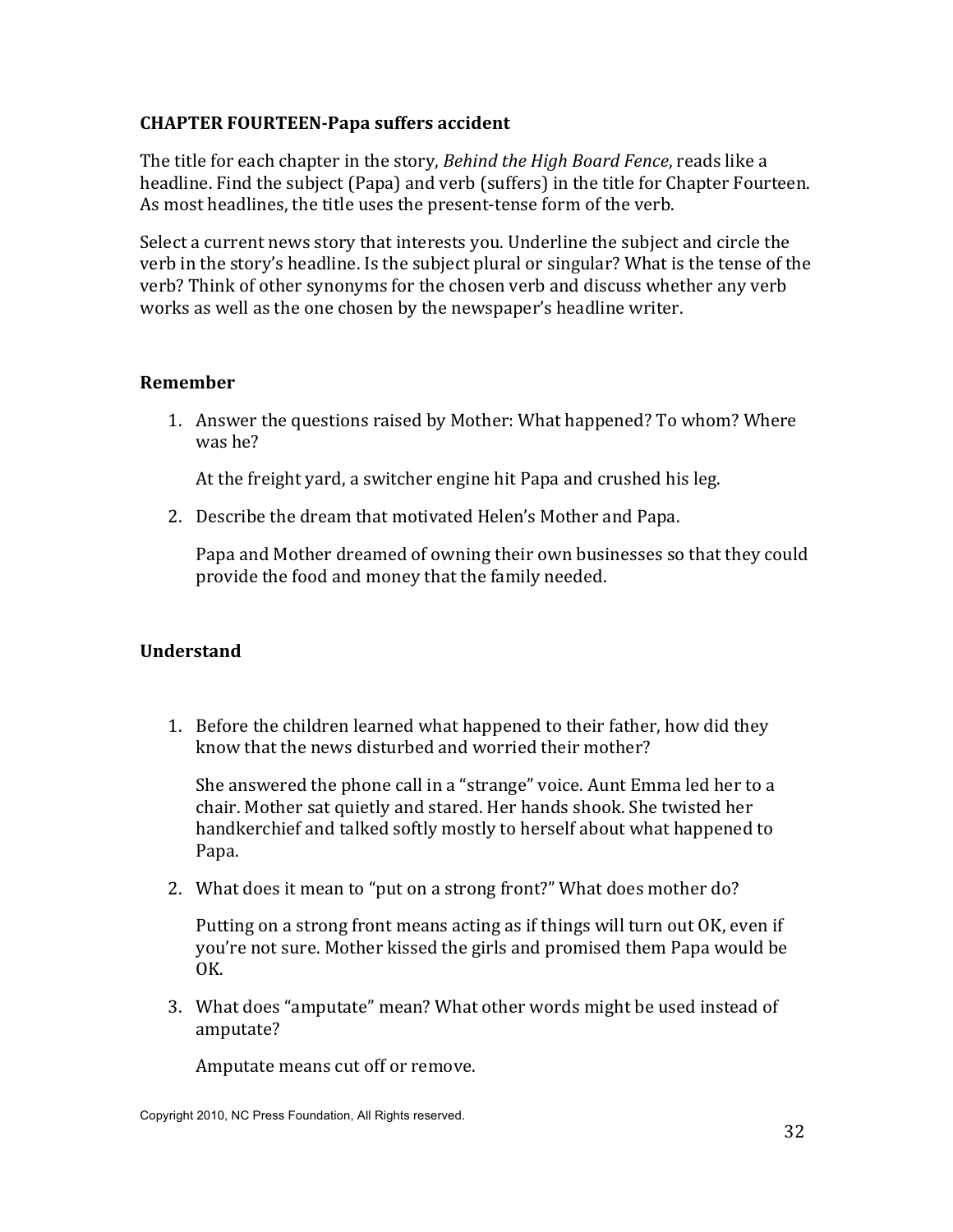# **Apply**

Draw the man on the porch who lost his leg.

## Analyze

Answer the questions:

a. What is Papa's problem? Papa's leg is crushed and cannot mend.

b. What caused the problem? A switcher engine knocked him down and ran over his leg.

c. What effect is/will the problem have? He must have his leg amputated to get better. His family wonders if he'll be able to walk, how he'll walk and continue to work.

d. What are alternative solutions? The children mention crutches and artificial limbs as ways to get around.

e. What solution do you prefer?

#### Evaluate

- 1. How well do you think Mother dealt with the news of the accident?
- 2. How well did the children cope with the news?
- 3. How did the news make you feel? Where you surprised, worried...?

#### **Create**

- 1. Imagine an artificial leg. What is it made of? What do you want it to do?
- 2. Predict what happens to Papa.

#### **Newspaper extensions:**

Write a news story that would describe what happened to Papa. Answer the questions:

a. What happened?

Copyright 2010, NC Press Foundation, All Rights reserved.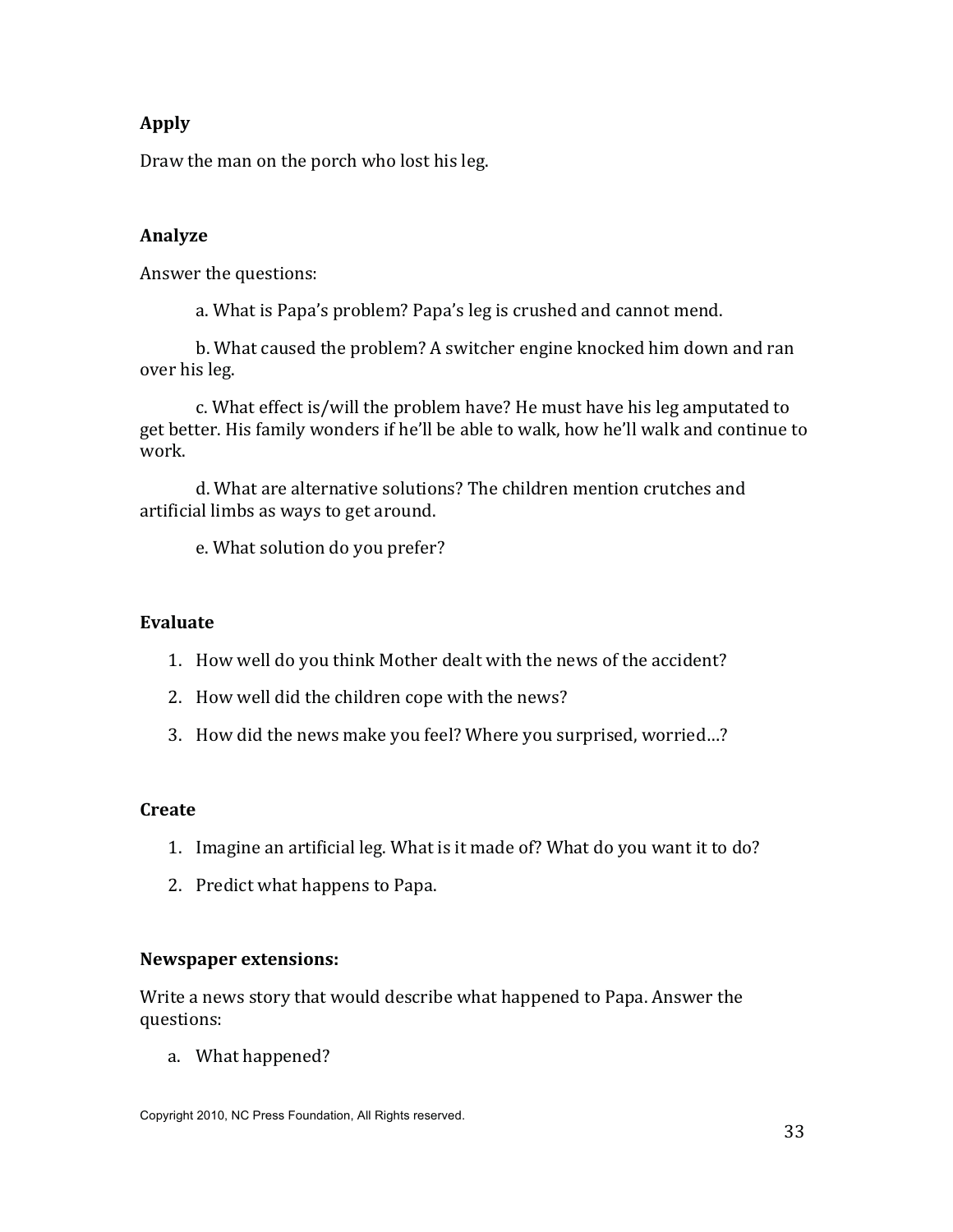- b. To whom? When and where?
- c. Why and how did it happen?
- d. How was Papa cared for, short term and long term?
- e. Where is Papa now?
- f. What do family members have to say?

Write a headline that reflects the main idea of your story.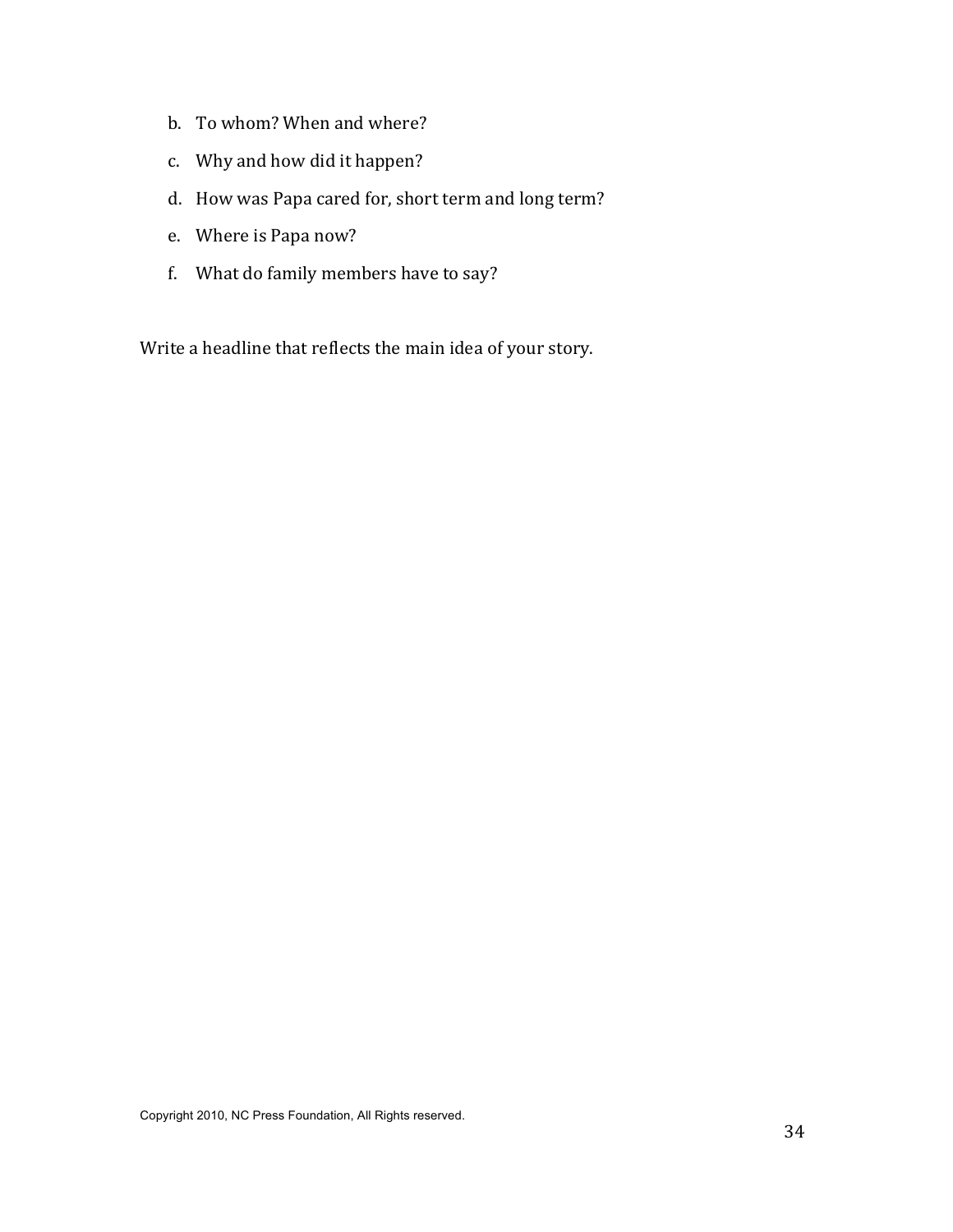#### **CHAPTER FIFTEEN-Papa walks**

The title for each chapter in the story, Behind the High Board Fence, reads like a headline. Find the subject (Papa, singular) and verb (walks) in the title for Chapter Fifteen. As most headlines, the title uses the present-tense form of the verb.

Select a current news story that interests you. Underline the subject and circle the verb in the story's headline. Is the subject plural or singular? What is the tense of the verb? Think of other synonyms for the chosen verb and discuss whether any verb works as well as the one chosen by the newspaper's headline writer.

#### **Remember**

How is school going for Helen?

Helen was behind in her studies because she had missed school. She didn't fit in as well as she did at home. The teacher expected more of Helen than she could do.

#### **Understand**

What does Helen mean when she says, "I'm trying to do my best, and I think I'm growing up a little bit?"

What else might she have said that would mean something similar?

Even though Helen's struggling some at school, she assures her father that she's going to work hard, do her best because that what growing up means.

She might have said, "I'm working hard because that's the only way to learn all that I can. Trying is one way I can show you I'm growing up."

## Apply

Construct a Valentine or other card to cheer someone who's sick or injured.

#### **Analyze**

Conduct research on recent designs for artificial limbs, specifically legs. Compare one new design with the leg that Papa used.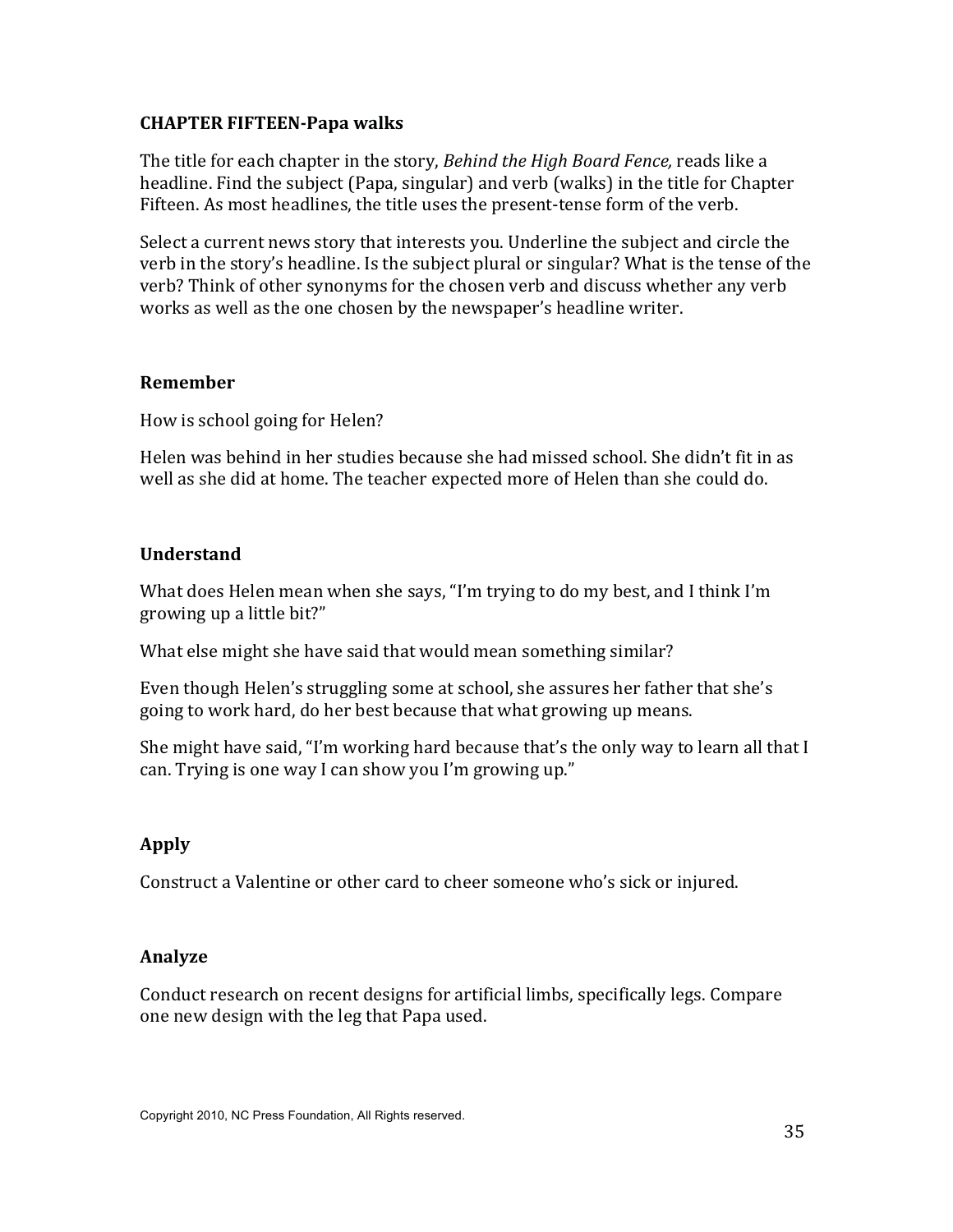#### Evaluate

What advice would you give Helen regarding school?

#### Create

Imagine the interaction between Papa and the man who demonstrated his artificial leg. Write their dialogue, and act out the conversation with another student.

#### **Newspaper extensions:**

Find recent stories about the development of artificial limbs and "prosthetics." Answer questions: Who needs the artificial limbs? Who's conducting research and developing the limbs? At what cost? What individuals or organizations are covering the cost of research and development?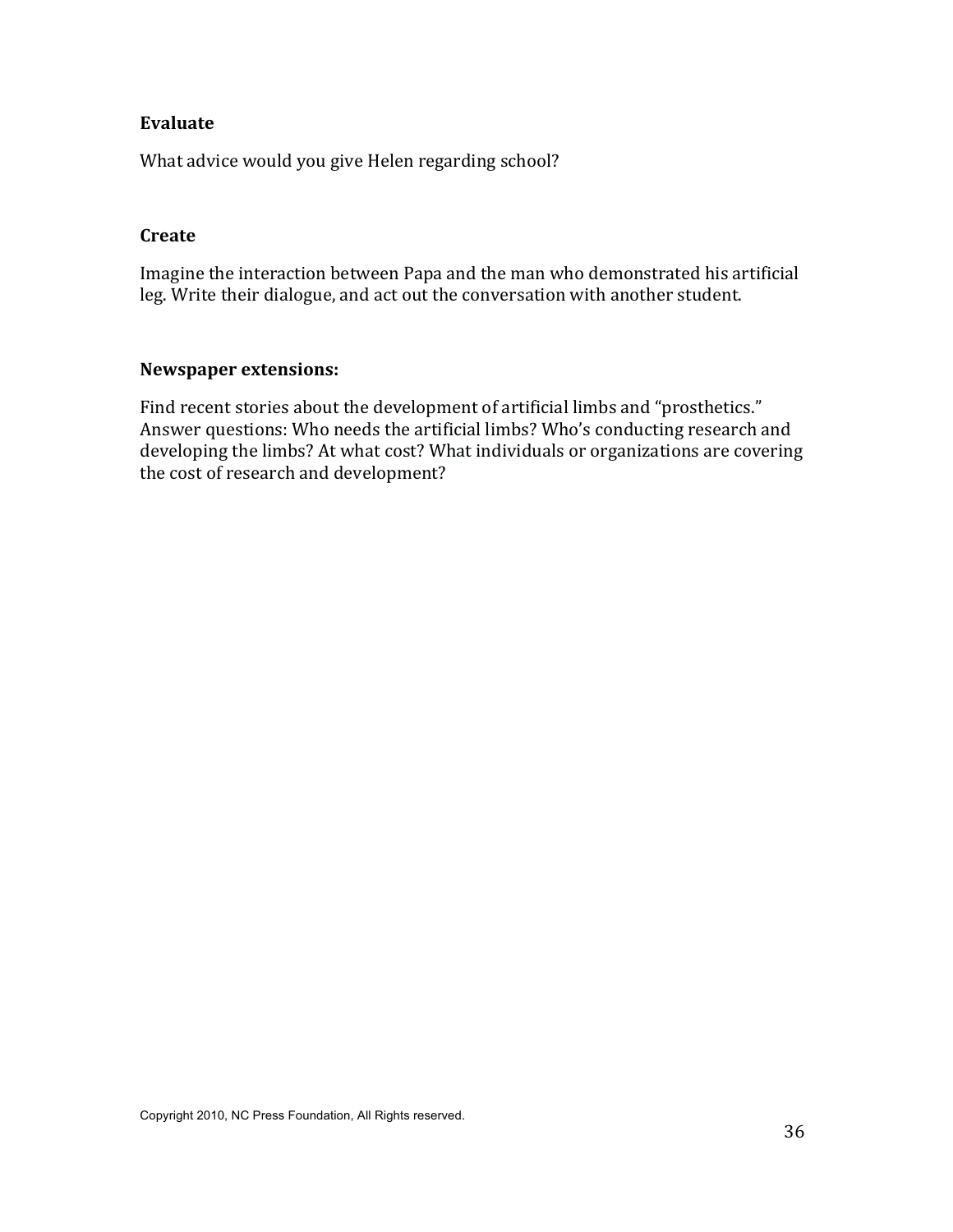#### **CHAPTER SIXTEEN-Helen views from perch**

The title for each chapter in the story, Behind the High Board Fence, reads like a headline. Find the subject (Helen, singular) and verb (views) in the title for Chapter Sixteen. As most headlines, the title uses the present-tense form of the verb.

Select a current news story that interests you. Underline the subject and circle the verb in the story's headline. Is the subject plural or singular? What is the tense of the verb? Think of other synonyms for the chosen verb and discuss whether any verb works as well as the one chosen by the newspaper's headline writer.

#### **Remember**

1. What's the cause for celebration?

The Sharps and their friends celebrate Mabel's and Bradley's wedding.

2. Where is Helen perched?

Helen has climbed out the window to the top branches of the apple tree. She's sitting where she likes to think, wish and dream.

## **Understand**

1. Describe preparations for the party.

Mother's white linen tablecloth covers a table set up on top of the wash pot. On the table are daisies picked by the children, lemonade and glasses. An ice cream churn, cantaloupe, fresh strawberries would come later.

Alan has figured out how to use batteries and electrical wiring to make the yard's lanterns glow. Cal plays music on the gramophone.

2. Describe the setting for the party.

Snowy blossoms cover the tree in the yard. The table is set and churn ready for the ice cream. A swing hangs from the big oak tree and Helen sees the high board fence with sweet-smelling white flowers blooming against it. Blue larkspur bloomed in front of the white flowers. The lanterns glowed.

3. Is the Sharp house wired for electricity? How do you know?

No, the Sharp house does not have electricity. The chapter mentions batteries that Alan used to make lanterns glow.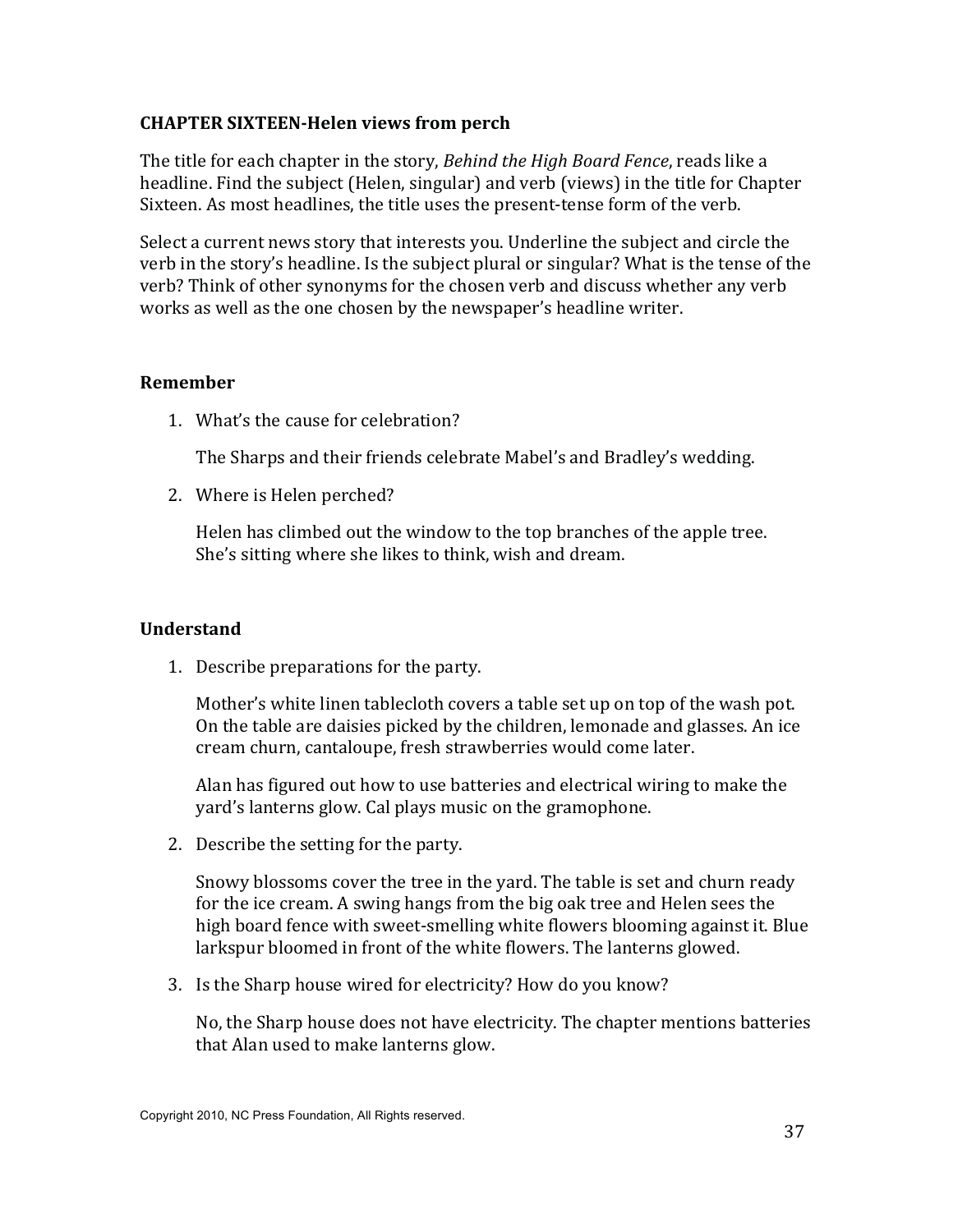# **Apply**

Draw the yard where the party takes place.

## **Analyze**

1. How has Helen changed over the course of the story?

Helen recognizes that she made poor choices, dealt with challenges at school by working hard, decided to study and become a nurse to help people. She understands the value of reflection and climbs into her favorite spot in the apple tree to consider all her experiences and her plans for the future.

2. What work does Helen want to do as an adult? How might she prepare to become a nurse? How does someone prepare to become a nurse today? Conduct research to find out about education for nurses

## Evaluate

- 1. Do you think a tree is a good place to "think, dream and wish?" Why?
- 2. Do you have a place where you go to "think, dream and wish?" Explain.
- 3. What are Helen's dreams and wishes? What are yours?
- 4. What does a tree symbolize to you?

## Create

- 1. Predict what happens to Helen, after the story ends.
- 2. Compose an invitation to the wedding and/or wedding celebration.

- 1. In newspapers, identify items that depend on electricity.
- 2. If you have access to newspapers published in the early  $20<sup>th</sup>$  century, look for items in ads that function without electricity and prove that electricity was not available to everyone.